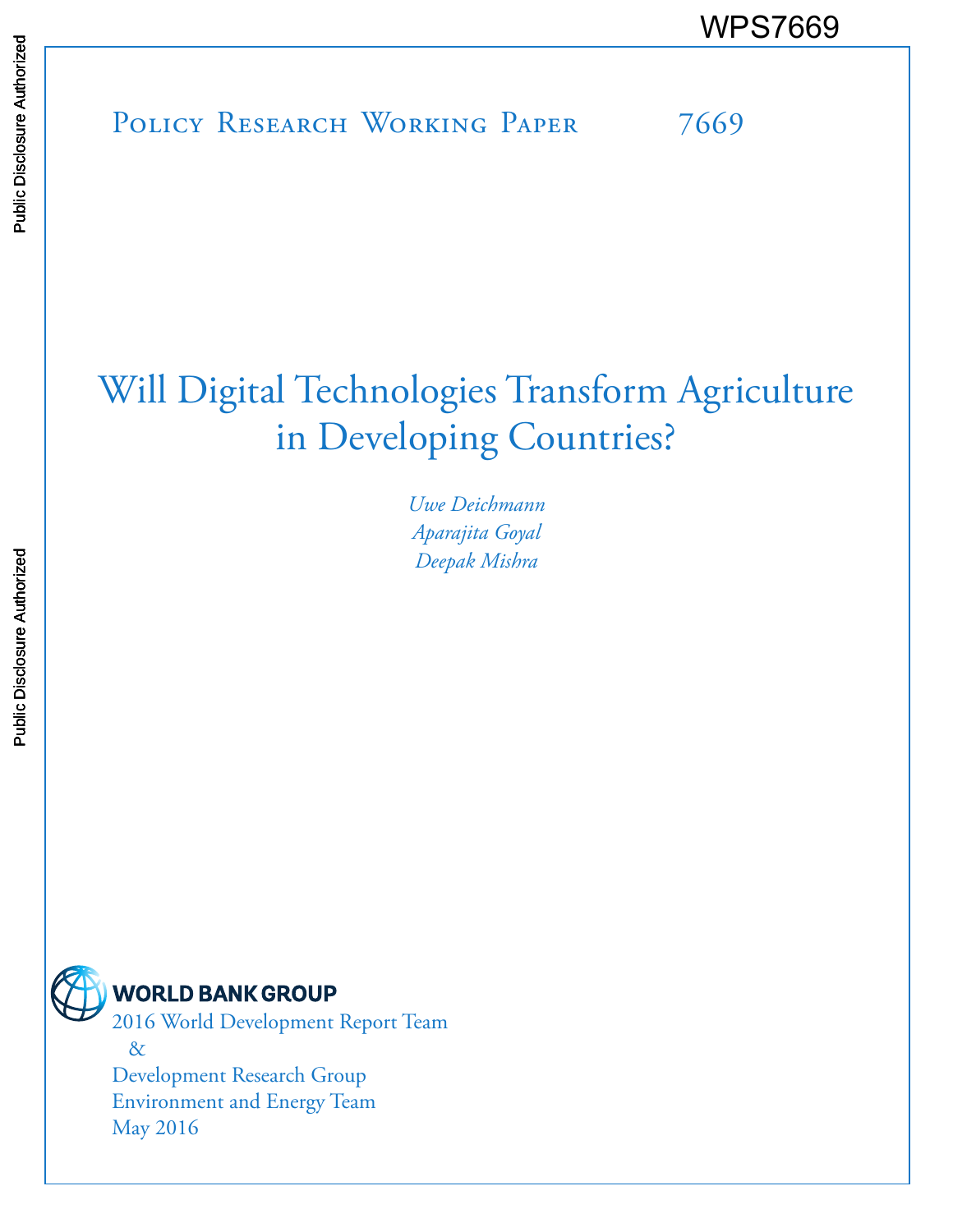## **Abstract**

Mobile phones and the internet have significantly affected practically all sectors of the economy, and agriculture is no exception. Building on a recent World Bank flagship report, this paper introduces a concise framework for describing the main benefits from new information and communications technologies. They promote greater inclusion in the broader economy, raise efficiency by complementing other production factors, and foster innovation by dramatically reducing transaction costs. The paper reviews the recent literature on corresponding technology impacts in the rural

sector in developing countries. Digital technologies overcome information problems that hinder market access for many small-scale farmers, increase knowledge through new ways of providing extension services, and they provide novel ways for improving agricultural supply chain management. Although there are many promising examples of positive impacts on rural livelihoods—or "digital dividends"—often these have not scaled up to the extent expected. The main reason is that technology can only address some, but not all, of the barriers faced by farmers in the poorer countries.

*The Policy Research Working Paper Series disseminates the findings of work in progress to encourage the exchange of ideas about development*  issues. An objective of the series is to get the findings out quickly, even if the presentations are less than fully polished. The papers carry the *names of the authors and should be cited accordingly. The findings, interpretations, and conclusions expressed in this paper are entirely those of the authors. They do not necessarily represent the views of the International Bank for Reconstruction and Development/World Bank and its affiliated organizations, or those of the Executive Directors of the World Bank or the governments they represent.*

This paper is a product of the 2016 World Development Report Team and the Environment and Energy Team, Development Research Group. It is part of a larger effort by the World Bank to provide open access to its research and make a contribution to development policy discussions around the world. Policy Research Working Papers are also posted on the Web at http://econ.worldbank.org. The authors may be contacted at udeichmann@worldbank.org, agoyal3@worldbank.org, and dmishra@worldbank.org.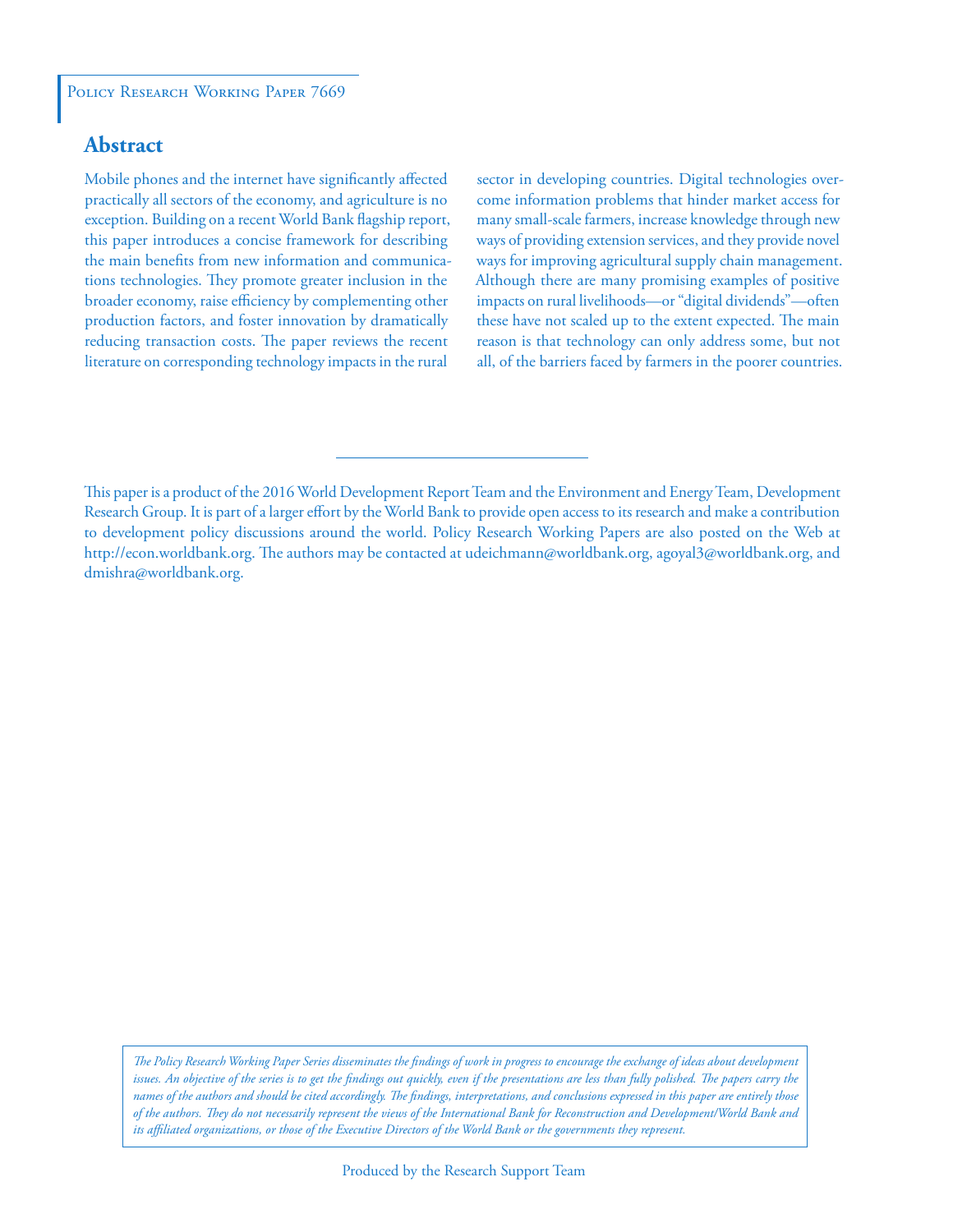# **Will Digital Technologies Transform Agriculture in Developing Countries?**

Uwe Deichmann, Aparajita Goyal, Deepak Mishra

JEL Codes: D40, I31, O13, O33

Keywords: Information and Communications Technology (ICT), World Development, Agricultural Productivity

We are grateful to Jenny Aker, Andrew Dabalen, Pablo Fajnzylber, Hans Hoogeveen, Will Martin, Pierella Paci, Eija Pehu, Parmesh Shah, and Maximo Torero for useful comments. Support from the World Bank's Knowledge for Change Program is gratefully acknowledged.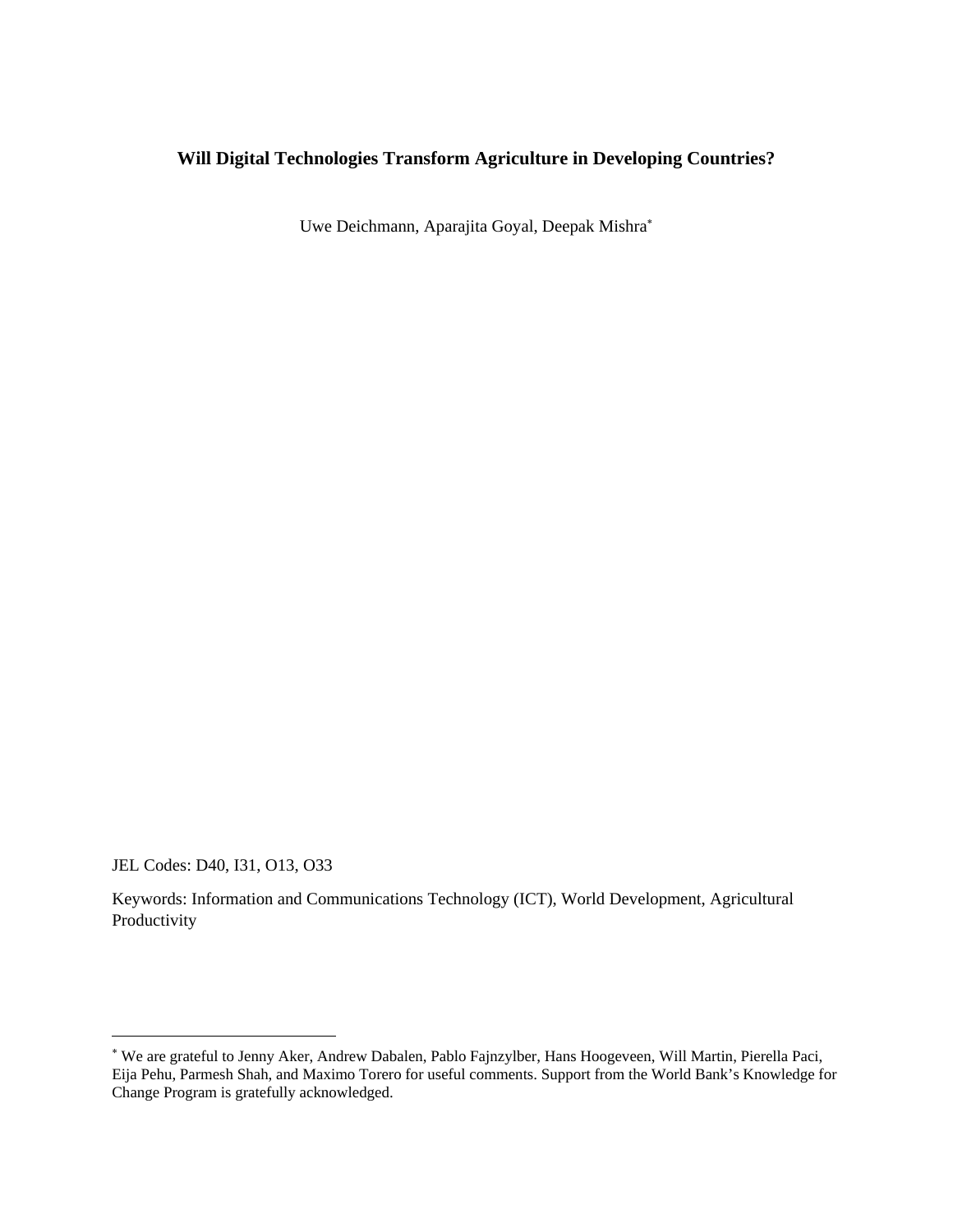#### **1. Introduction**

The internet, mobile phones, and related technologies that facilitate the collection, storage, analysis and sharing of data and information are changing many aspects of life among a large and growing share of the world's population. These digital technologies have been spreading rapidly. Even among the poorest 20 percent in developing countries, 70 percent have access to mobile phones (World Bank 2016). This is more than have access to improved sanitation or electricity in their homes. More than 40 percent of the global population has internet access and there are major initiatives underway to connect those still unconnected—the great majority of them in rural areas in developing countries.

Digital tools generate immediate private benefits as people can more easily communicate with friends and family and access new forms of leisure and new sources of information. These are highly valued benefits that explain the fast adoption of mobile phones even among those with few means. A larger question is whether new technologies also significantly promote economic development. There have been many claims of immediate and large effects, not least from politicians and technology boosters in industry. Solid empirical evidence based on careful identification of impacts is much harder to come by.

There are indeed a number of compelling examples across sectors of the economy where technology has improved economic prospects, helped support livelihoods and facilitated service delivery. In agriculture, Jensen's seminal study of Kerala fishermen provided a clean identification of significant impacts of mobile phones on earnings, price volatility and reducing waste (Jensen 2007). Aker's work on small-scale African farmers showed significant time and cost savings in using information and communication technology (ICT) for extension services (Aker 2011). At the other end of the productivity spectrum, modern large-scale agriculture is becoming unthinkable without such precision agriculture tools as GPS, satellite and drone monitoring, and increasingly detailed and instantly available weather and climate information (Oliver, Robertson, and Wong 2010).

At the same time, despite many individual success stories in many sectors of the economy, there has been surprisingly limited evidence of aggregate improvements in important development outcomes. Globally, productivity growth has slowed, inequality is a rising concern not just in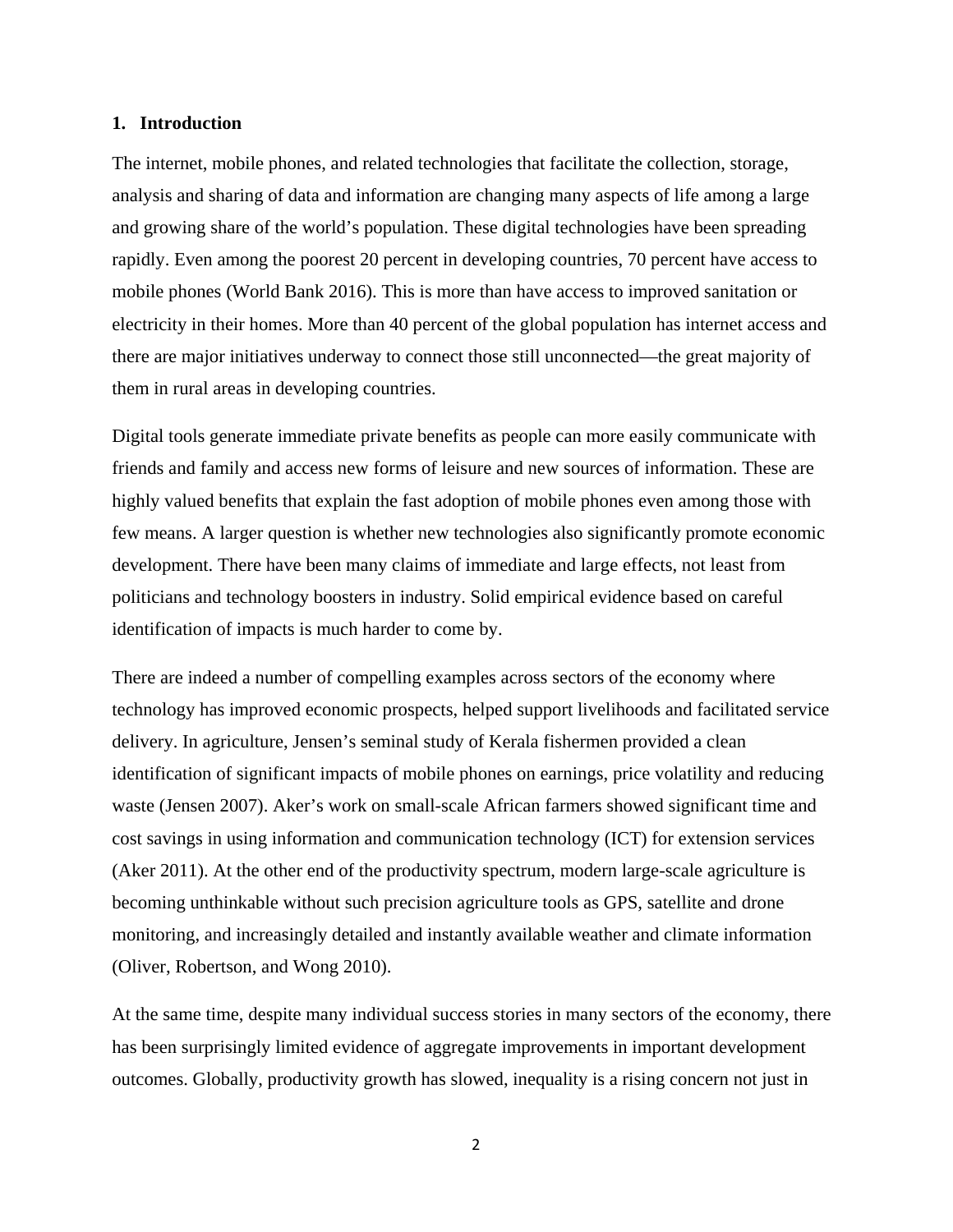rich but also in low and middle income countries, and technology has not led to the widespread improvements in governance that many had predicted, for example, as seen by the aftermath of the protest movements in the Middle East and North Africa known as the "Arab Spring." Technology is obviously not the cause of these trends, but it is important to ask why they are happening despite its supposedly transformational role.

This is the core question asked in the 2016 edition of the World Bank's World Development Report *Digital Dividends*. The report reviews the empirical evidence of the impact of digital technologies on economic growth, opportunity for individuals, and public service delivery. Using a simple framework discussed in the next section, it presents many examples of benefits accrued to firms, workers and governments. But it also identifies a number of risks: Firms in poorer countries adopt digital technologies much more slowly than expected. Automation, increasingly of mid-level white collar jobs, is contributing to a shift of income from labor to capital and a hollowing out of the labor market, even in many developing countries. And despite large investments, e-government initiatives too often fail to improve how public services are delivered. Drawing on the economic literature in several subfields, the report concludes that digital technology will contribute to development less than expected when important "analog complements" are absent. Firms and farms will not invest in productivity enhancing technology when they are sheltered from competition. Workers will not gain, if limited skills do not allow them to leverage technology rather than be replaced by it. And governments will not have the incentives to deploy technology to empower citizens and deliver better services when institutions are not accountable. In other words, *digital dividends*—faster growth, more jobs and better services—will fall short if digital investments are not accompanied by long overdue reforms in a country's business regulations, skills development systems, and public sector governance.

Drawing on the lessons from the World Development Report 2016 (WDR), this paper provides a brief review of the impact of new digital technologies on development in the rural sector of developing countries. The following section introduces a simple framework of technology's impacts. ICTs support development objectives principally by allowing more people and firms to participate in markets (inclusion), by making existing factors more productive (efficiency), and by supporting large economies of scale enabling new business models (innovation). The following sections apply this framework to the rural space, stressing the role of information,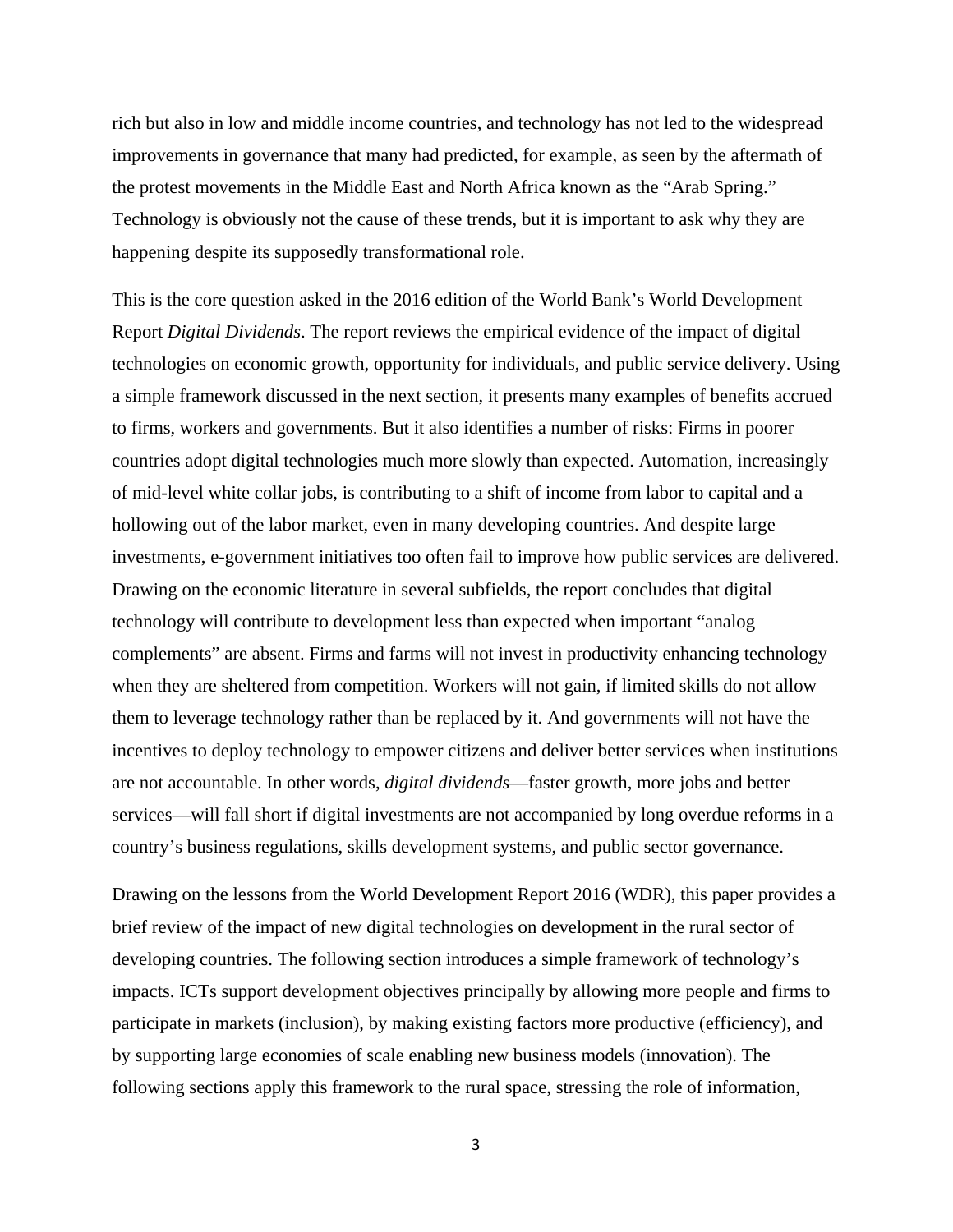especially about markets (Section 3), of improved knowledge by making extension services more widely available (Section 4), and of closer links between buyers and sellers through innovative logistics chains (Section 5). Section 6 concludes.

#### **2. Old economics explains the new economy**

Given the significant impact of the internet on almost all parts of the economy and society, one might have expected the emergence of a new branch of economics providing the theoretical underpinnings of the digital revolution. There is indeed a considerable literature on the topic. In 1994, MacKie-Mason and Varian presented "Some Economics of the Internet," introducing the technology and discussing economic implications of the network's management. The short introduction of the economics of information technology by Varian, Farrell and Shapiro (2004) remains a useful overview. More recent papers look at specific aspects of the internet, such as the functioning of internet markets (Ellison and Ellison 2005, Levin 2011) or the internet as an increasingly important source for large data sets that are useful in economic inquiry (Varian 2014). Greenstein, Goldfarb and Tucker (2013) pull together a number of important papers on specific aspects of digital technologies. But none of these publications proposes a fundamentally new way of thinking about economic processes in the internet age, because "*there was never a new economics to go along with the new economy*" (Varian 2002).

Classic economic concepts thus explain the impact of the internet and related technologies quite well. Most fundamentally, these technologies reduce the money and time costs of accessing and exchanging information. They therefore reduce transaction costs, defined by Ronald Coase, in his 1937 paper on the nature of the firm, as the costs of using the market mechanism—though the same principles also apply to many non-market transactions and social interactions. In a standard definition they include the cost of searching and exchanging information, of bargaining and decision making, and of policing and enforcement. The internet has made many types of transactions much easier, quicker and cheaper—although there are exceptions such as complex contract negotiations.

Transaction costs are a very broad concept and some researchers have argued that they should be more narrowly defined and measured (Wang 2003). There are also subtle differences in the use of the term in the property rights literature that also has its roots in Coase's work (Allen 1999).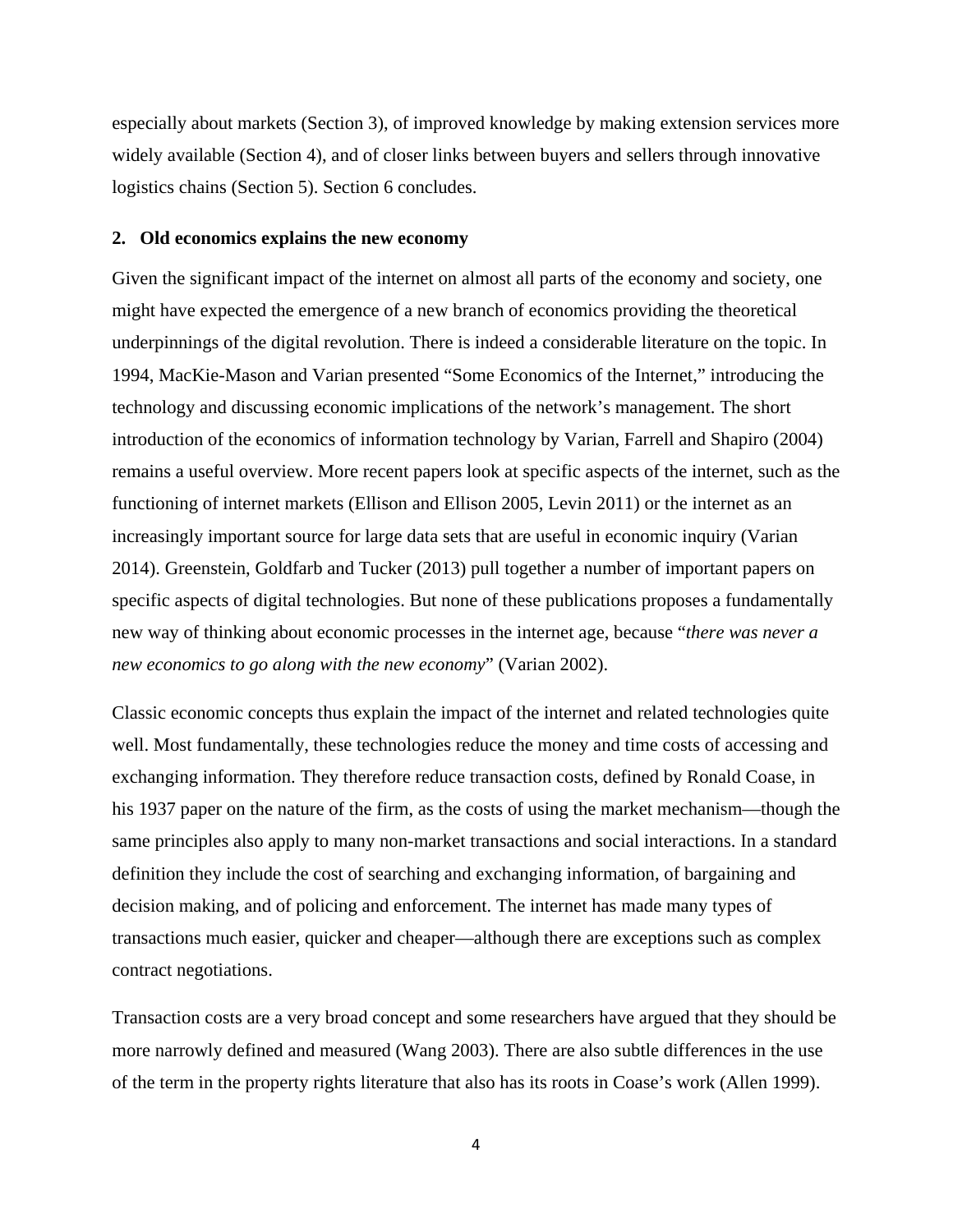But abstracting from these more narrow debates, the general concept of transaction costs is helpful in describing how new technologies impact economic development. A simple thought experiment will help. If we could measure the costs of all transactions in an economy, we could arrange them from highest to lowest as in Figure 1. New technology, especially the internet, facilitates information exchange and other forms of communication and thereby lowers the curve. In reality we do not know the shape of the curve and the drop in transaction costs will not be uniform as implied in the chart, leading to a reordering of transactions by cost. But most generally, we can expect three effects.





Source: World Bank (2016).

On the far left of the curve there were some transactions whose cost was so high that they simply did not take place. In the simplest case, two parties to a potential transaction simply did not know about each other—for example, a producer of a specialized product for which there might be high demand in a distant place. Or someone faced insurmountable barriers to participating in a market. Examples are persons with disabilities who are mobility-constrained or prevented from easily communicating with others; or women who cannot enter the labor market because child Francetions, a ranged from high to low cost<br>
Transactions, arranged from high to low cost<br>
Source: World Bank (2016).<br>
On the far left of the curve there were some transactions whose cost was so high that they simpled<br>
abo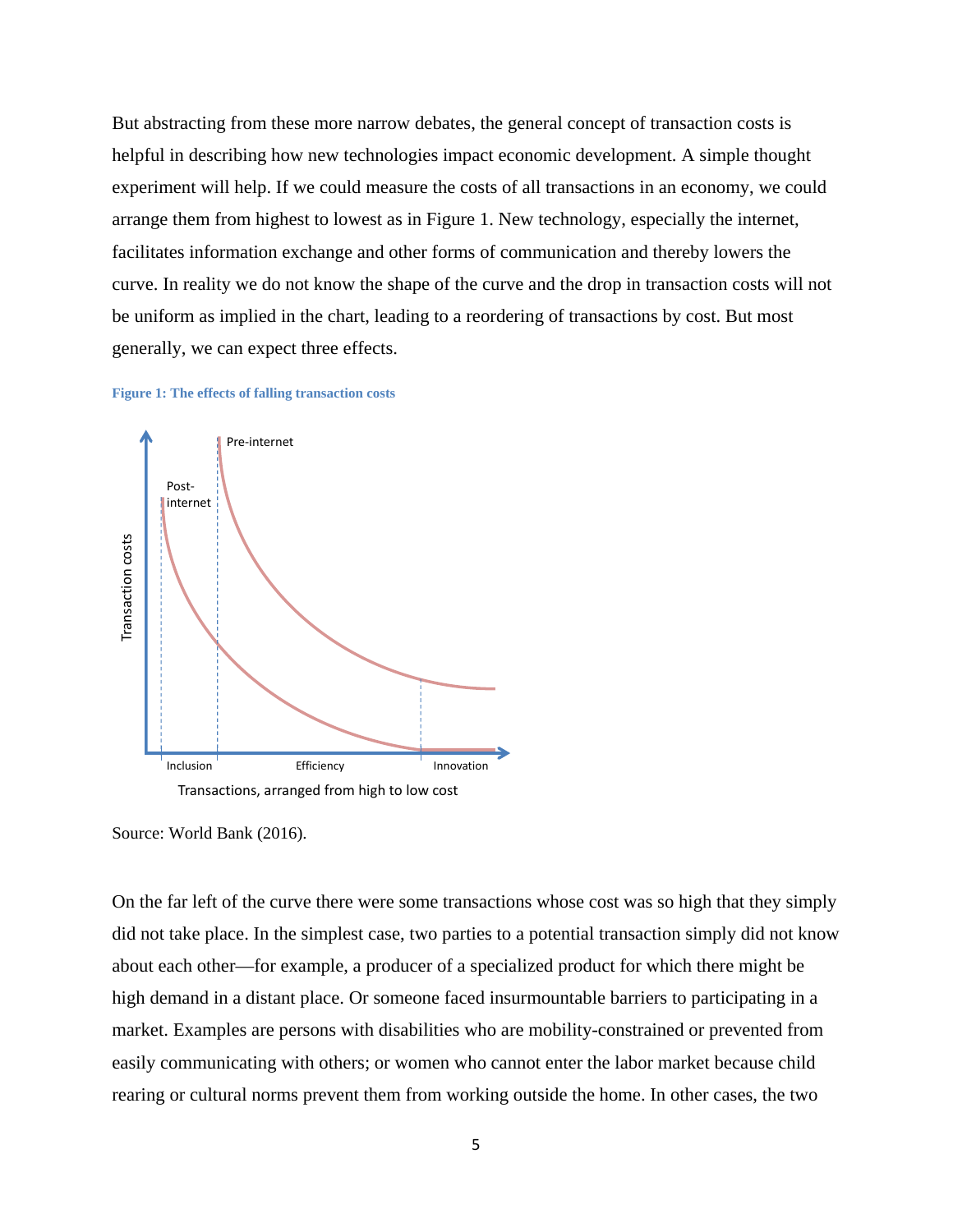parties may know about each other, but one party has more information than the other. For example, a lender will be unwilling to extend a loan to a small-scale farmer because there is no easy way to ascertain creditworthiness. Such information problems, in particular information asymmetries, have been widely studied, including by George Akerlof, Michael Spence, and Joseph Stiglitz who jointly received the 2001 Nobel Prize for work in this area. Today, technology helps the disabled use text, voice and video to communicate, people can more easily work from home—even for clients half-way around the world—and new data sources such as mobile phone records help extend credit even to those lacking access to formal banking services. In the "market for lemons" (Akerlof 1970), websites that document a vehicle's history now reduce the information gap between seller and buyer. More generally, from the perspective of the individuals now able to participate in all of these markets, the result is greater inclusion. From the perspective of a seller or service provider, this expands the market.

The middle part of Figure 1 is closest to the original Coasian concepts. It covers transactions that already took place, but that now have become cheaper, faster or more convenient thanks to new technologies. By automating or facilitating some processes, such as communicating with buyers or suppliers, it makes other factors more productive. Most importantly, easier coordination improves capital utilization as in the sharing or renting of tractors, and labor productivity, for example, through access to critical information via mobile phones or internet. Human capital augmenting technology has always been at the core of productivity improvements and therefore of increasing welfare, from the simplest Stone Age tools to the industrial revolution, and the digital revolution is just the latest stage in this process (e.g., Autor 2015). This increases efficiency in the economy.

On the right of Figure 1, finally, transaction costs fall to such a level that they are essentially negligible at the margin. Processes can be fully automated on at least one side of the transaction as in e-commerce applications or in matchmaking in the on-demand economy for transport or hospitality services. If the service is to provide a digital product, (re)production costs are also essentially zero as in electronic news or music. The new companies and services in this area are most directly associated with the new economy, which is characterized by a high degree of innovation. Their cost structure of high initial investments to build an internet platform but very low costs of individual transactions gives rise to scale economies both on the supply side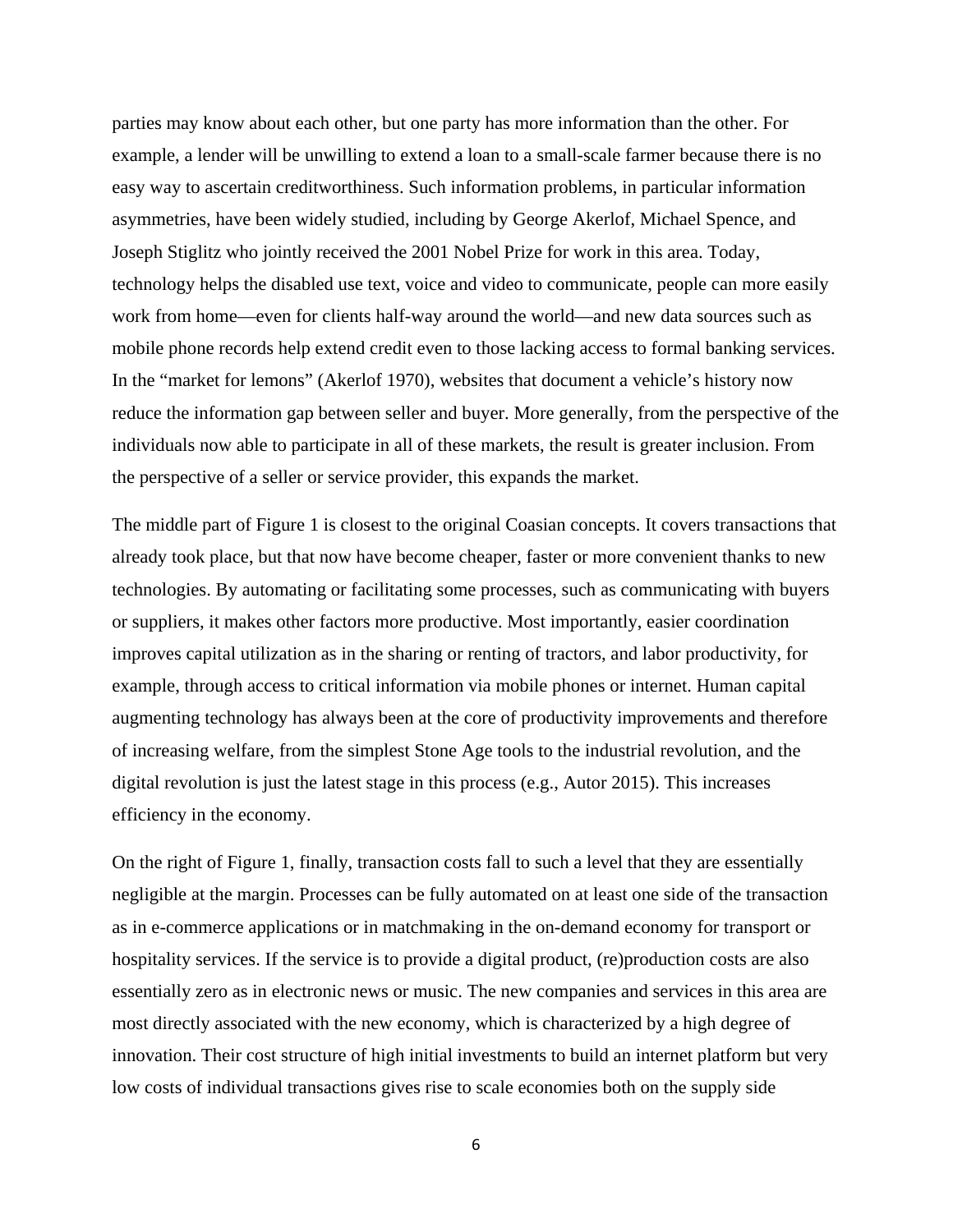(average costs drop with the number of transactions) and on the demand side (average revenue or utility rises with the number of users or customers) (Varian, Farrell and Shapiro 2004). This market structure and the resulting network effects can lead to the emergence of monopolies, similar to markets for electricity and other utilities which tend to require some degree of regulation. Indeed, the internet is characterized by the emergence of dominant firms and intermediaries, although consumers have so far rarely been hurt, especially given that access to many of the new services is free and financed through advertising.

Many of the new innovative services operate on platforms or two-sided markets where an intermediary brings together buyers and sellers or users and providers. Again, two-sided markets existed before the internet and their market structure and implications for competition policies have been extensively studied (Rochet and Tirole 2003). Platform competition also illustrates that in many real-world examples, the three mechanisms illustrated in Figure 1 operate at the same time. So for a transport service in the sharing economy, for instance, the innovation is the automated platform making the match and providing useful information; for the drivers it is inclusion as they can access an income earning opportunity otherwise out of reach; and for the customers it is efficiency as the new service is usually cheaper and often more convenient.

Information and communication costs also play a large role in agricultural production in the developing world, where it sustains the majority of rural livelihoods. Ever since people have grown crops, raised livestock, and caught fish, they have sought information from one another about the most effective planting strategy, sources for improved seeds, or the best price in a market. Over time, weather patterns and soil conditions change. Epidemics of pests and diseases come and go. Updated information and the ability to exchange knowledge allow farmers to cope with and benefit from these changes.

Mobile phones and the internet therefore have the potential to contribute to productivity improvements in the rural sector. Following the simple framework outlined above, technology can help in three main areas that are also the principal focus of interventions aimed at improving agriculture in developing countries. First, they overcome information problems, most importantly the ability to access market information, and reduce persistent information asymmetries caused by reliance on market intermediaries. This promotes the inclusion of rural and often marginalized producers in regional, national or even global markets. Second, to raise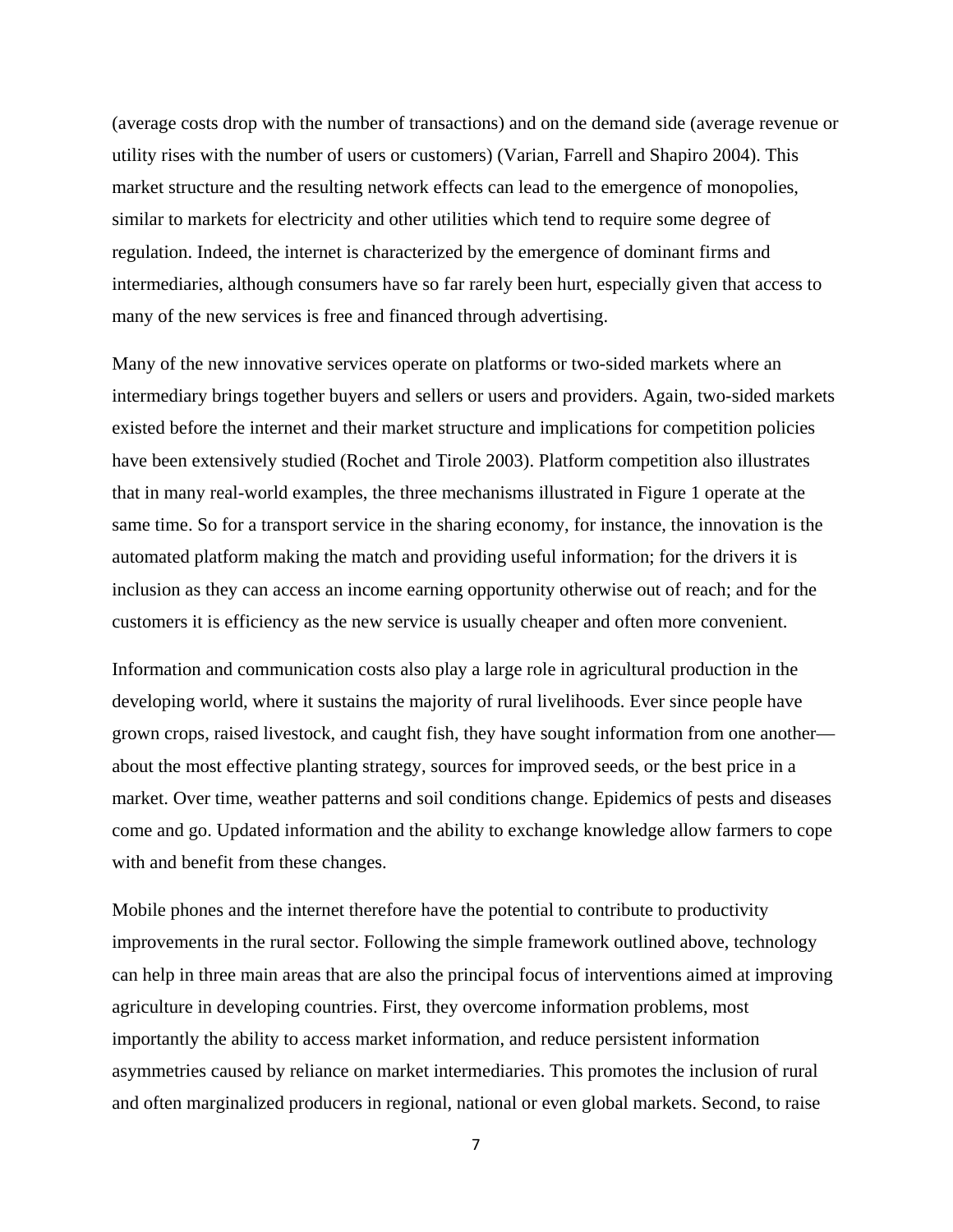on-farm productivity, the demand for timely and precise information on input use has increased. . Better information delivered through extension services—about agricultural practices, new tools or new seeds—increases access to suitable technologies and makes other forms of capital more productive, thereby making production more efficient. This remains the most common component of World Bank agricultural development projects (Figure 2).  $\frac{1}{1}$  And third, agriculture can benefit from major innovations including logistics platforms that better link buyers and sellers along the agricultural production chain. Short messaging service (SMS) or "texting" is the most used technology in these projects, because even poor farmers now tend to have access to feature phones, but about a quarter of projects now employ internet tools. There has been a slow but steady growth in rigorous, quantitative evidence on the ways in which digital innovations help improve the lives of rural people (see summary Table 1 below), although much still remains to be done. The following sections briefly review this evidence.



**Figure 2: Widespread digital technology tools (pie chart) and functions (bar chart) across agriculture projects**

Source: Review of World Bank Agriculture Projects, 2015

<sup>&</sup>lt;sup>1</sup> A survey of agriculture projects promoting the use of digital tools, recently funded by the World Bank, indicates that a majority of ICT and agriculture interventions are focused on providing agriculture extension services, market information systems and arranging logistics (World Bank 2011).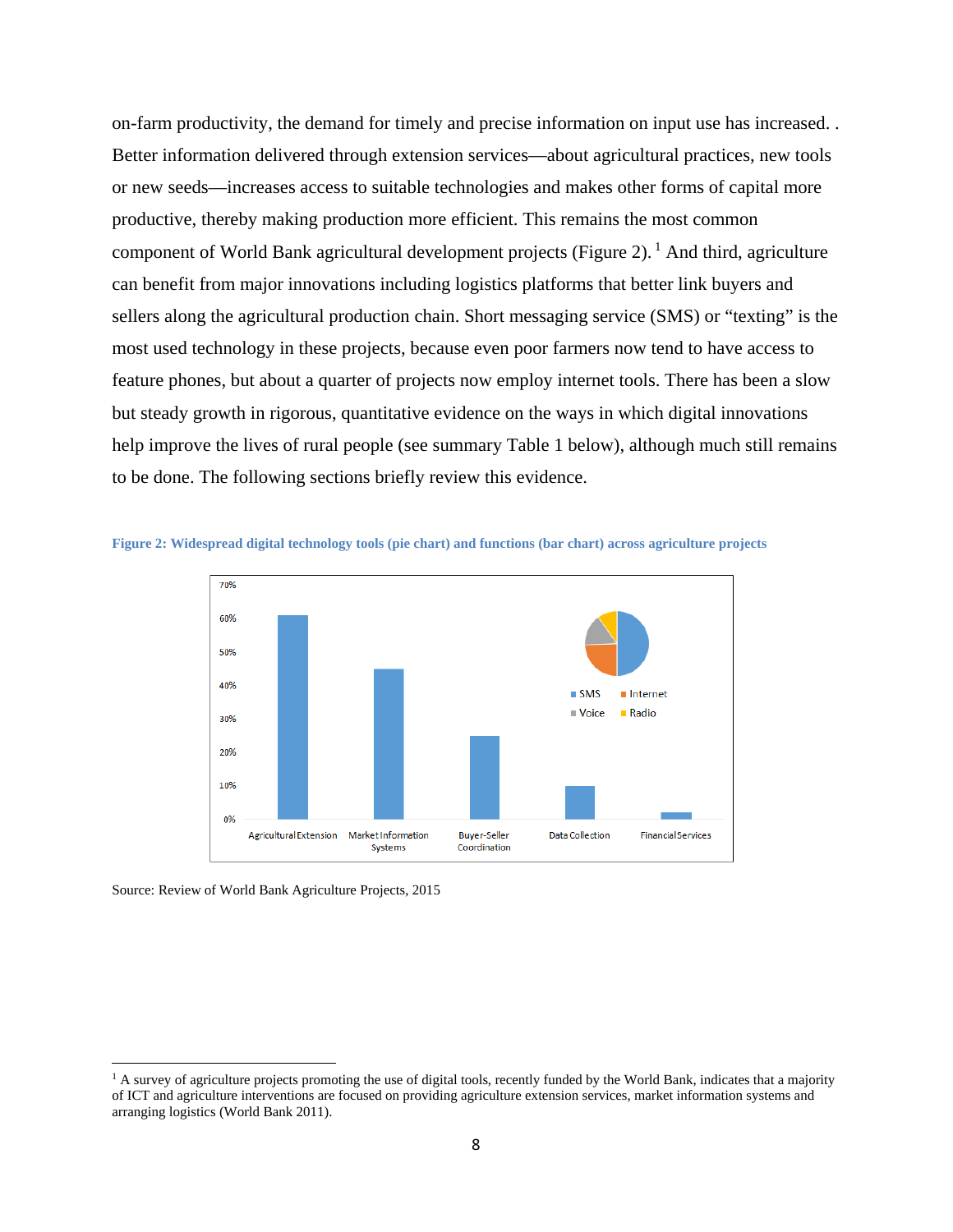#### **Main Finding Location; Product; Technology; Study Improve Market Transparency** Greater arbitrage opportunities, reduction in spatial price dispersion, lower wastage, increase in both consumer and producer welfare • Kerala, India; Fisheries; Mobile phone coverage; Jensen (2007) Uganda; Range of Crops; Radio; Svensson and Yanagizawa (2008) • Niger; Grain; Mobile phone coverage; Aker (2010) Increases in farm-gate prices from improvements in bargaining power with middlemen, greater market participation in remote areas through more efficient coordination Uganda; Maize and Banana; Mobile phone coverage; Muto and Yamano (2009) Madhya Pradesh, India; Soybeans; Internet Kiosks; Goyal (2010) Gujarat, India; Range of Crops; SMS; Mitchell (2014) Context specific factors and various marketing and institutional constraints can blunt benefits • Rwanda; Range of Crops; Mobile phone adoption; Futch and Mcintosh (2009) • India; Range of Crops; SMS; Fafchamps and Minten (2012) West Bengal, India; Potato; SMS; Mitra et al (2015) Ethiopia; Cereals; Mobile phone coverage; Tadesse and Bahiigwa (2015) **Enhance Farm Productivity** Facilitates adoption of improved inputs by providing extension advice and weather forecasts at a lower cost and encouraging agricultural investment decisions Ethiopia; Range of Crops; Videos; Gandhi et al (2009) Gujarat, India; Cotton; Hotline voice service; Cole and Fernando (2012) Ghana; Range of Crops; Mobile phone coverage; Al-Hassan, Egyir, and Abakah (2013) Improvements in rural households' food security, income, value of assets through enhanced management practices Philippines; Ranges of Crops; Mobile phone adoption; Labonne and Chase (2009) • Sri Lanka; Fruit and Vegetables; SMS; Lokanathan and de Silva (2010) Peru; Range of Crops; Mobile phone coverage; Beuermann et al (2012) Success of digital technology interventions depend on broader institutional support such as political empowerment, human capital, and income inequality. • Cross country data; Range of Crops; ICT; Lio and Liu (2006) • Morocco; Range of Crops; Mobile phone adoption; Ilahiane and Sherry (2012) • Kenya; SMS; Ogutu et al (2014) **Enable Efficient Logistics** Optimize supply chain management, enhance coordination of transportation, delivery of products, and improving capacity utilization • South Africa; web based systems; Van Rensburg (2004) • Zambia; SMS based service; Dixie and Jayaraman (2011) Ensures food safety in global agriculture product chains, tracing from point of origin to consumers • Namibia; Beef; RFID; Cabrera et al. (2010) Colombia; Coffee; Karippacheril et al. (2011) • Mali; Mangoes mobile phone platforms; (Annerose 2010) Facilitates secure payments, allows fast and safe transfer of funds to pay for products and inputs, agricultural subsidies, or remittances • Nigeria; e-wallet; Grossman and Tarazi (2014) Kenya; Mobile money; Jack and Suri (2014); Mbiti and Weil (2015)

#### **Table 1: Impact of digital technology interventions on agriculture outcomes**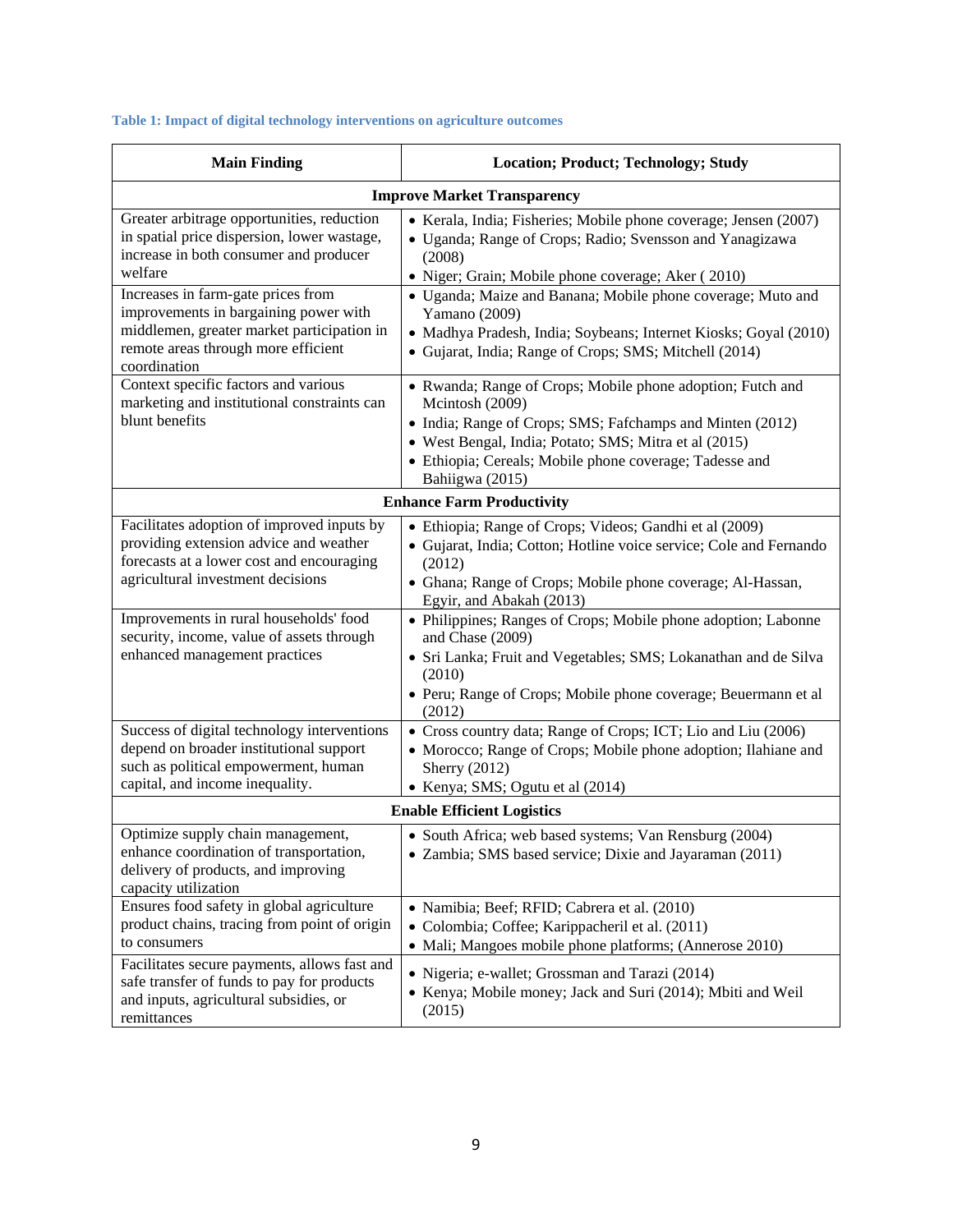#### **3. Facilitating market transparency**

Agricultural product markets in many developing countries are often poorly integrated (Bardhan 1989, Banerjee and Munshi 2004). High search costs have tended to lower competition and create an inefficient allocation of goods across markets. Moreover, high and volatile food prices lead to severe negative consequences for the welfare of the poor. Agricultural supply chains are often dominated by various intermediaries with substantial market power. While intermediaries deliver critical services to rural producers, they are also often exploitative and there can be large efficiency gains from their removal (Besley and Burgess 2000). One source of market power lies in the fact that middlemen are better informed about market conditions, especially the prices further down the supply chain. This raises the possibility that better access to market information can increase the prices that farmers receive from middlemen, thereby increasing their income and helping them to make better production decisions. Improving the efficiency of agricultural markets is therefore a priority.

When the internet took off in the mid-1990s, it was often claimed that it would improve price transparency, cut out middlemen, and make markets more efficient. Indeed, rapid adoption of digital technologies has dramatically reduced the search costs incurred by farmers and traders, and hence overcome an important constraint in the context of limited infrastructure. In Robert Jensen's 'classic' study of Kerala sardine fishermen and wholesalers, new mobile phone service dramatically reduced price dispersion and waste, increasing welfare for producers and consumers (Figure 3). While the perishability of fish, in this case, led to unique arbitrage opportunities, positive effects have also been shown for other commodities such as cereals and cash crops using a variety of communication platforms such as Esoko in Ghana (Niyarko et al 2013), e-choupals in India (Goyal 2010), telecenters in Peru (Beuermann et al 2012), as well as in studies on Niger grain traders (Aker 2010) and Philippine farmers (Labonne and Chase 2009).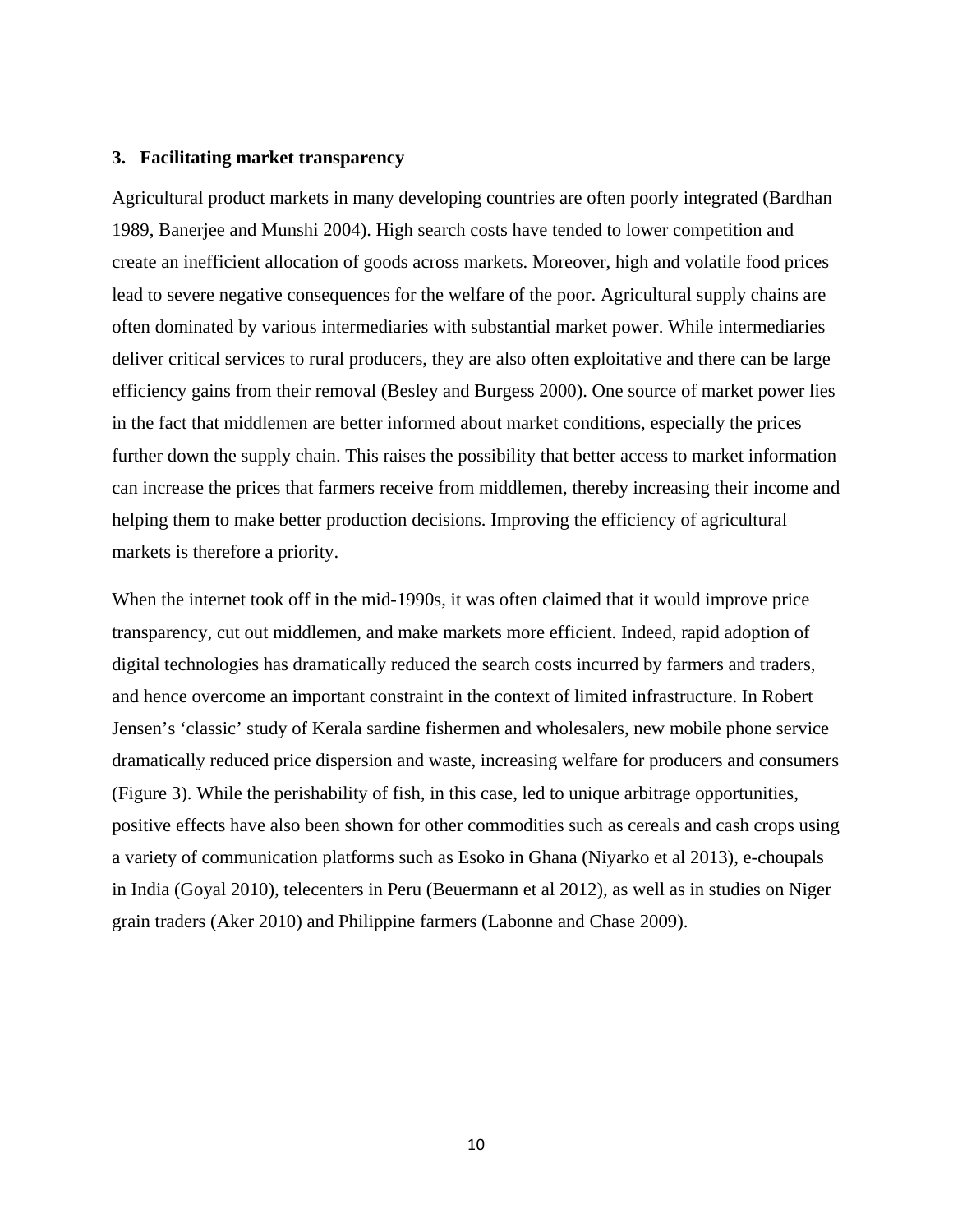**Figure 3: Introduction of mobile phone service reduces price dispersion**  Sardine prices in three coastal markets in Kerala, India



Source: Jensen (2007)

Digital technologies have had important impacts in linking farmers to markets and key stages of the value chain. A recent study of farmers conducted in Bangladesh, China, India, and Vietnam found that 80 percent of farmers in these countries owned a mobile phone and used them to connect with agents and traders to estimate market demand and the selling price (Reardon et al 2012). More than 50 percent of these farmers would make arrangements for sale over the phone. The growing sophistication and knowledge of value chains also means that farmers can work directly with larger intermediaries, capturing more of the product's value. Farmers are able to expand their networks and establish contacts directly with other buyers. The prevailing market price signals the aggregated demand and value on any given day and fluctuates over time.

Before the expansion of mobile networks, agricultural producers were often unaware of these prices and had to rely on information from traders and agents to determine whether, when, where, or for how much to sell their crops. Delays in obtaining this data or misinterpretation of second-hand pricing information has serious consequences for agricultural producers, who may end up underselling their products, delivering too little or too much of the product, or having their products wither away. Further, reliance on traders or agents creates rent seeking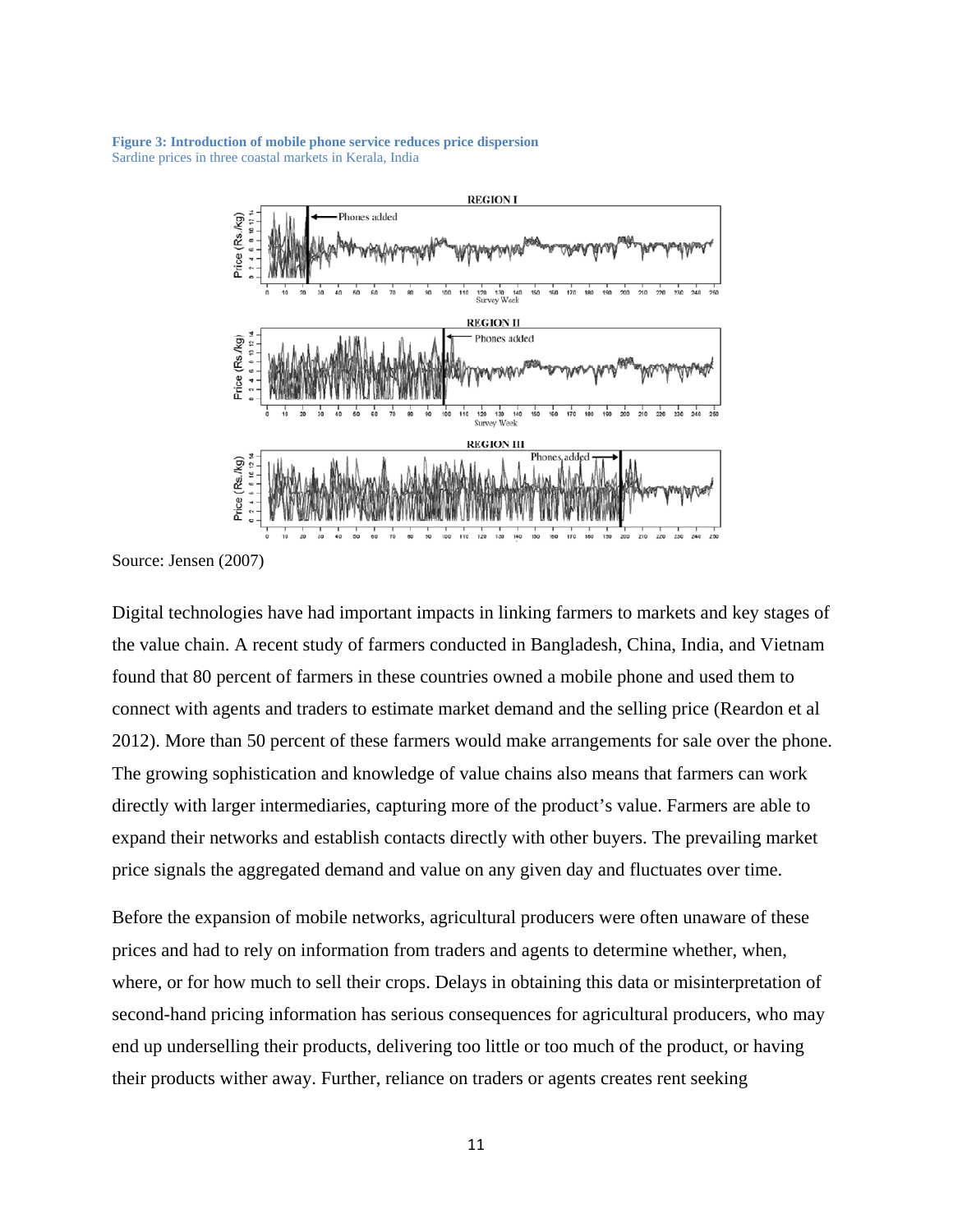opportunities, adding to the agricultural workers' cost of business (Mitchell 2014). This "information asymmetry" often results in price dispersion—drastically different prices for the same products in markets only short distances apart—and thus lost income for some farmers and higher prices for consumers (Tadesse and Bahiigwa 2015).

A number of recent empirical papers have investigated the effects of better market information on producer prices, although results have been mixed. Svensson and Yanagizawa (2009) found that having access to regular market information via radio was associated with 15 percent higher farm gate prices in Uganda. The results from an experiment in Rwanda, on the other hand, found no effect of having a mobile phone on prices received by farmers (Futch and McIntosh, 2009). Fafchamps and Minten (2012) look at the effect of SMS-based agricultural information on producer prices in India and find that access to information did not significantly increase the prices they received, whereas Muto and Yamano (2009) found that in Uganda mobile phone coverage had a positive effect on farm-gate prices for bananas. They did not find a significant impact on prices for maize, however. Aker and Fafchamps (2015) also find that the effect of mobile phones varies by crop in Niger. They report that there is no significant effect on average producer prices, however there is a reduction in the variability of prices for cowpea but not for millet.

Using examples from Tanzania, Molony (2008) argues that the ability of producers to use price information may be limited by the fact that they are tied in to relationships with particular middlemen and are dependent on them for credit. Since they do not have an option to trade with someone else if they are unsatisfied with the price they receive, being informed about the market price does not help them. These results suggest that the benefits of information to farmers vary depending on what options are available to them. While the rapid increase in mobile phone coverage and ownership in developing countries is making it easier to provide farmers with accurate, (near) real-time information on prices to help them make optimal marketing decisions, it is important to carefully analyze the differing marketing institutions, the nature of interlinked transactions between buyers and sellers, as well as the vast heterogeneity across crops, for optimal design of such innovative programs.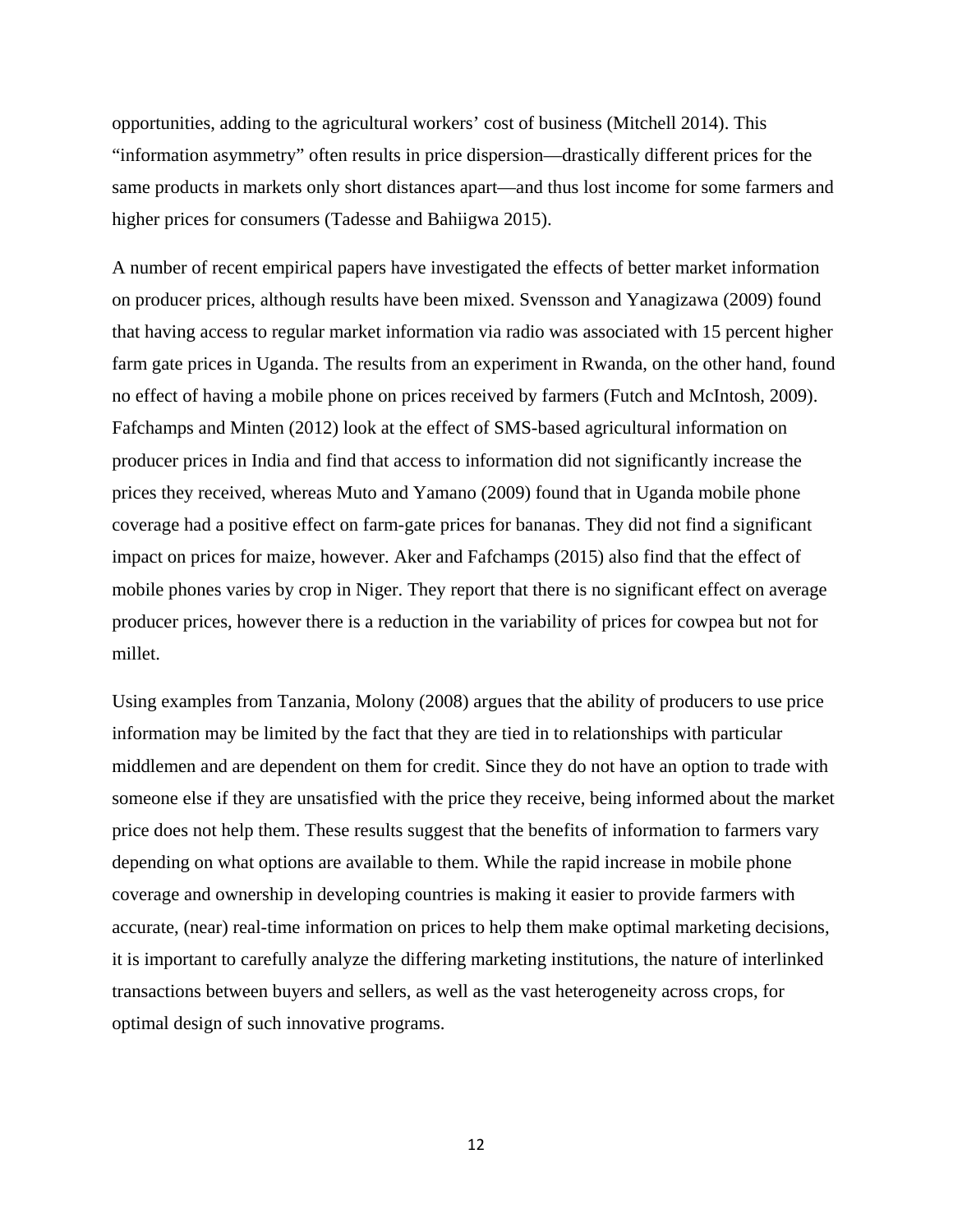#### **4. Enhancing on-farm productivity**

Agricultural productivity varies dramatically around the world. While credit constraints, missing insurance markets, and poor infrastructure account for some of this disparity, suboptimal agricultural practices and poor management are also to blame. New production technologies such as improved seed varieties, nutrient management, and pest control methods, are not necessarily reaching farmers. The low rates of adoption in developing countries have been well-documented, and there is widespread theoretical and empirical literature identifying the determinants of agricultural technology adoption in different contexts (Foster and Rosenzweig 1995; Duflo, Kremer and Robinson 2008; Conley and Udry 2010; Suri 2011).

Farmers face a range of potential production technologies and practices to choose from, each of which may have different risk profiles and different suitability for a farmer's own plots. To make those decisions, farmers must have information that the technology exists; they must believe that the technology is beneficial; and they must know how to use it effectively (Bardhan and Mookherjee 2011). Information provision encourages poor farmers to make profitable decisions to invest in new technologies. While agricultural extension is the most common way to communicate information to farmers, business-as-usual extension systems have had low usage from farmers and often promoted technologies that are either unprofitable, or whose costs and benefits are already well known to farmers. Agricultural extension (broadly the "delivery of information inputs to farmers") has traditionally been the primary means of reducing the information asymmetries related to technology adoption in both developed and developing countries (Andersen and Feder 2007). The general extension approach uses specialists to provide a range of services to farmers, from technology transfers to advisory services and human resource development.<sup>2</sup> Public extension agents have tried to overcome some of these information barriers on new agricultural practices and technologies, but such programs have

<sup>&</sup>lt;sup>2</sup> In some cases extension approaches have also sought to connect researchers directly to the farmer in order to ensure that new technologies are better targeted to the specific conditions of agricultural communities. Agricultural extension models can take several forms. The most common approaches are Training and Visit (T&V), Farmer Field Schools (FFS) and fee-for-service. In the T&V approach, specialists and field staff provide technical information and village visits to selected communities. FFS also contacts farmers, relying on participatory training methods that build farmer capacities. Fee-for-service extension comprises both public and private initiatives with some public funding. In these programs, farmer groups contract extension agents with specific information and service requests.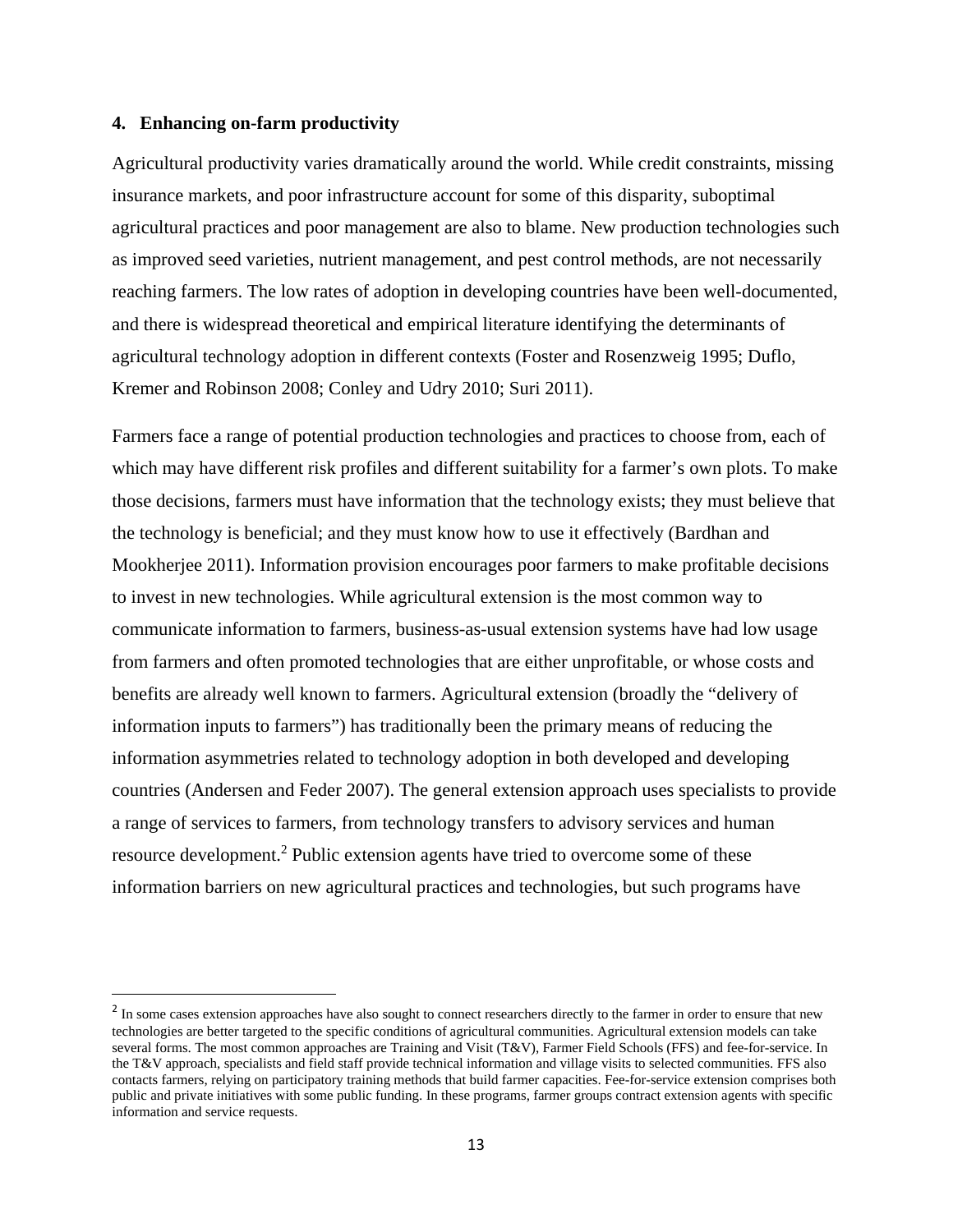typically been burdened by limited scale, sustainability, and impact (Rivera, Qamar and Crowder 2001).

Farmers tend to be more receptive to information that is easier to access than traditional extension services, and more tailored to their specific context. This highlights the need to explore information provision systems which, in the context of the adoption of novel technology, tailor lessons to farmers' specific contexts and more efficiently target farmers through information networks (Davis and Sulaiman 2014). Digital tools have thus enabled the revival of agricultural extension and advisory services to some extent. For instance, in cooperation with agricultural research and extension services, organizations such as Digital Green, the Grameen Foundation, Reuters Market Light, and Technoserve are able to deliver timely, relevant, and actionable information and advice to farmers in South Asia, Latin America, and Sub-Saharan Africa at a dramatically lower cost than traditional services (Nakasone, Torero and Minten 2014). Rather than always traveling to visit a farmer, extension agents use a combination of voice, text, videos, and internet to reduce transaction costs and increase the frequency of interaction with farmers. Similarly, governments, in partnership with mobile operators use phones to coordinate distribution of improved seeds and subsidized fertilizers in remote areas through e-vouchers, as in Nigeria's large-scale e-wallet initiative. Technology firms such as Climate Corp, based in Silicon Valley, are pioneering the provision of agrometeorological services for early warning of weather and climate risks. A number of innovations aim for real-time and accurate weather monitoring using remote sensing and GIS-enabled technologies for climate-resilient agriculture.

Electronic extension systems have typically tended to include a wide range of tools, software, platforms and devices with diverse sources of information. The simplest forms of e-extension are call lines/hotlines and radio/television programs, often with a questions and answers approach. Where modern digital technologies are not yet widespread these simpler tools remain effective, even though they allow for limited customization or interactivity. For example, while also experimenting with mobile phone based systems, a principal outreach strategy of Ethiopia's Agricultural Transformation Agency that now reaches 13 million smallholders relies on radio communication (ATA 2015). At the other end of the scale are highly advanced extension systems combining mobile tools linked to online platforms that are operated via smartphones or tablets. The e-extension system can be in the form of an online repository or information bank,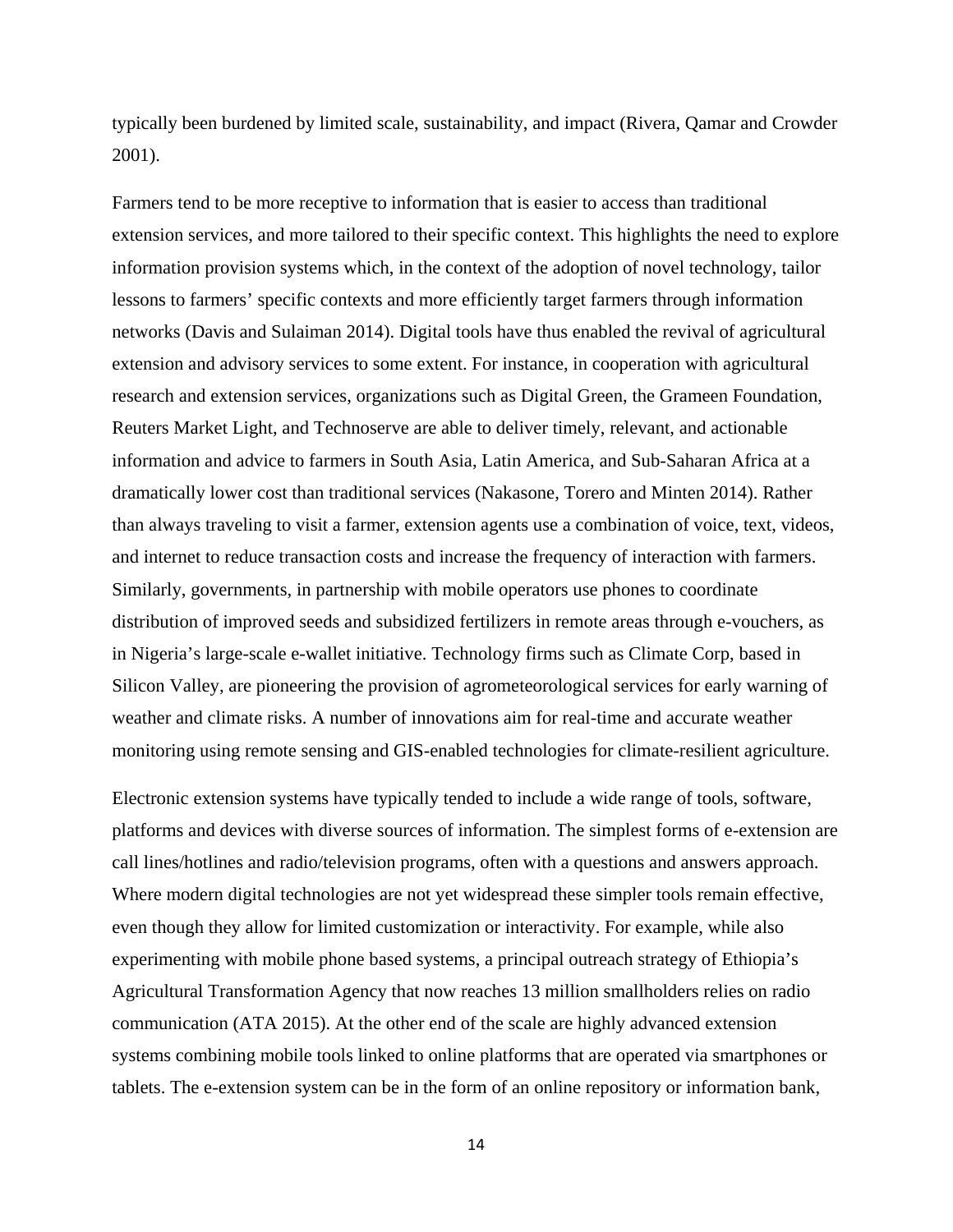with specific information on best practices for different crops suited to varying agro-climatic conditions, database of input retailers and prices. Similarly, e-extension can be in the form of participatory training videos disseminated via farmer groups and cooperatives for sending real time updates and pictures of damaged crops, for instance, to identify the cause and advice on treatment. In rural areas, the added value of e-extension is often, that with the help of communication tools, such as simple mobile phones, the extension officers can reach out to many more farmers than solely through field visits, especially in situations where the extension officer-to-farmer ratio is approximately 1:1000, a case common in many Sub-Saharan African countries, including Zambia and Uganda. Aker (2011) estimated that instead of traveling to visit a farmer, extension agents may use mobile phones for a comparative cost of one-fourth of the price of a visit (Figure 4).





In addition to making extension services more efficient, the improved outreach leveraged by such technologies contributes to inclusion and equity among the farmers. Although e-extension cannot entirely replace field advisory visits, it can still have a positive impact on farming and growth. Cole and Fernando (2012) show that in rural India, information provided via mobile phones to farmers increased their knowledge of available options for inputs such as seeds and fertilizers as well as choices of different crops leading to changes in their investment decisions

Source: Aker (2011)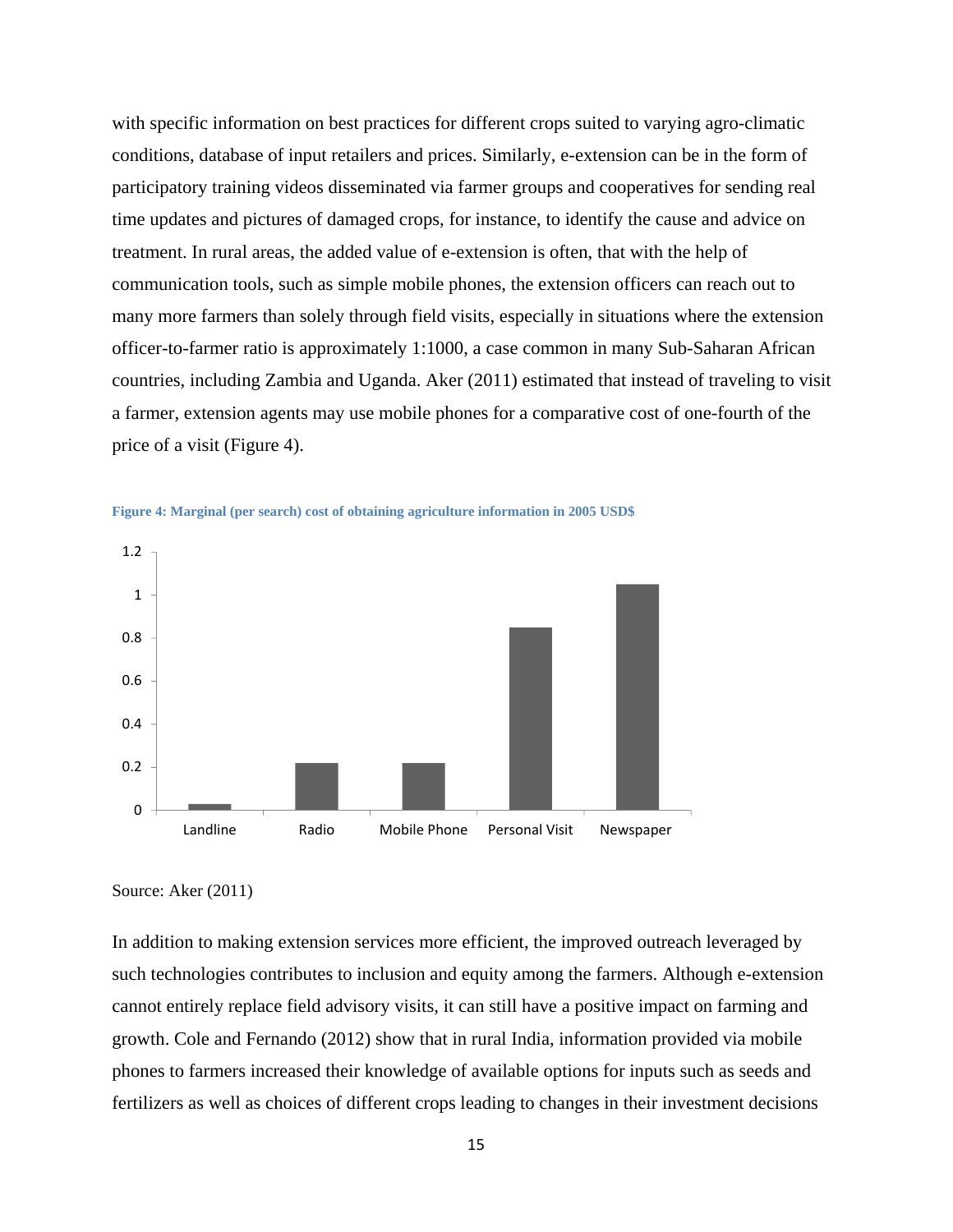and eventually to planting more profitable crops. The study demonstrated that the low-cost (0.60 USD per month) information was able to change the behavior of the farmers. Similarly, the Digital Green project, which started in India and has spread to other countries including Ethiopia, used a participatory process to let farmers get access to agricultural advice by connecting farmers with experts through a local social network. By minimizing the distance between instructors and learners, the initiative increases the adoption of certain agricultural practices seven-fold over classical extension approaches (Gandhi et al 2009). In the same way, a Chilean farming cooperative (Coopeumo) uses text messages to help small-scale farmers increase productivity, especially by providing targeted planting advice and weather updates that are particularly useful to farmers at critical points such as sowing and harvest (World Bank 2011).

Preventing losses through early warning systems have also been of growing interest, including climate models that raise public awareness of drought warnings, pest outbreaks, forest fire detection, and flood alerts, and thus give stakeholders enough time to react to emerging threats. Disease and meteorological information are required by farmers on a frequent basis. Without such information, farmers are unable to use timely measures to stem losses from climate shocks. Digital tools have been serving as the backbone for early warning systems to mitigate these risks and safeguard incomes.<sup>3</sup> Early warning systems typically use data from multiple sources, ranging from satellite images to classic surveys. For example, desert locust outbreak systems determine rainfall and vegetation cover from satellite images, after which the results are used to send survey teams to areas where the probability of a desert locust outbreak is most likely (Ceccato et al., 2014). A range of climatic parameters can be obtained from satellite imagery, and although the accuracy of satellite data is not always at the level of measurement stations, they provide almost real-time data on rainfall, temperature, evaporation, vegetation and land cover that are especially efficient in remote areas where other measurement infrastructure is lacking.

In addition to the monitoring systems that are based on collecting environmental sensor data, such as temperature and rainfall, we may, in the future, also see warning systems that are based

<sup>3</sup> For example, a publicly funded pilot project in Turkey provides locally relevant information to farmers in Kastamonu province, where producers maintain orchards susceptible to frost and pests (Donovan 2011). Initially, nationally aggregated weather data collected in urban areas was used but proved to be inaccurate and of limited use to farmers in the provinces, because of differing microclimates from farm to farm and differences in temperature, humidity, precipitation, and soil fertility. Five additional meteorological stations and 14 reference farms were then established to collect data on these variables, enabling accurate pest monitoring.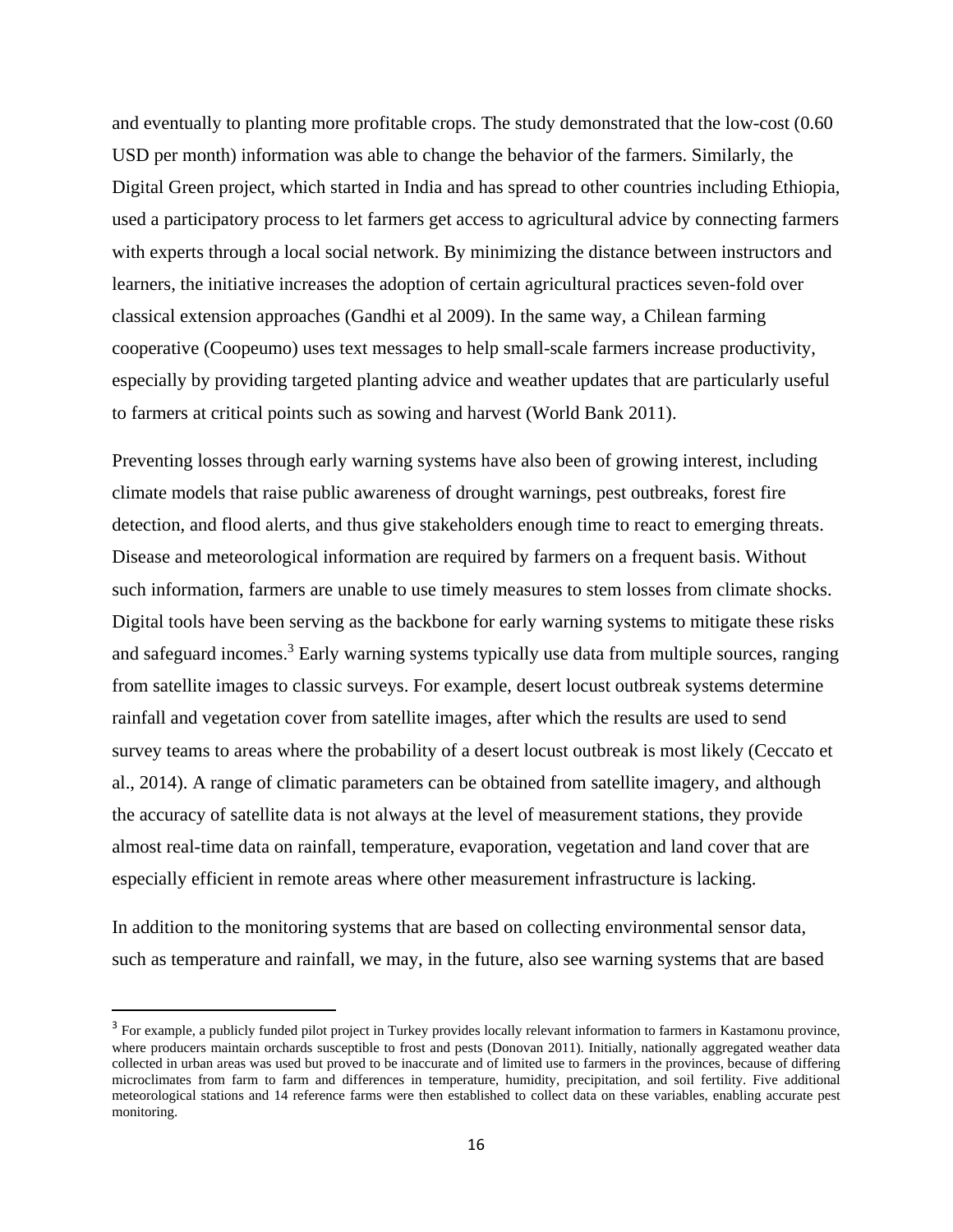on social media or crowd sourcing. For example, it has been shown that in Indonesia, food price related tweets correlated with real events, and that the number of tweets on food prices correlated with food price inflation (Global Pulse 2014). Twitter, blogs and similar social networks may also provide early signs of emerging disasters. Extracting these early signs requires processing of huge amounts of data, a process where analytic tools developed for Big Data analysis will be useful. The potential of Big Data in agricultural research is in combining large amounts of data collected from various sources for making predictions over time, e.g., pest outbreaks, livestock behavior, or soils and weather.

Sophisticated precision farming systems are more commonly applied at technologically advanced farms and plantations, with the underlying logic to combine various remote sensing data and satellite imagery for a given farm parcel to provide precise information for growth (e.g., sensors for soil conditions, ground water level, and rain water precipitation detectors combined with irrigation optimization systems). As this can be done remotely, it saves significant time and labor when compared to manual sampling, and the use of calibrated technology makes the system less prone to error when assessing appropriate growth conditions (Hamrita and Hoffacker 2005). The benefit of the system is the resource optimization that can be done with the help of the information acquired. For example, the system can detect where there are nutrient deficiencies in the soil and thus additional fertilizers can be distributed to the areas where there is the most acute need for fertilizers instead of fertilizing the entire farm land as has traditionally been done. Irrigation or pesticide needs can similarly be detected and precisely applied. Digital tools can be applied to irrigation systems such as pumps that can be automated and controlled via mobile phones, such as the Nano Ganesh system in Pune, India where the farmers are able to save water, energy, and time by remotely controlling their irrigation pumps (Tulsian and Saini 2014). Precision farming requires investments in these systems, but once the systems are installed, it contributes directly to time, resource and cost-efficiency and thus to growth by releasing resources. Precision farming systems have also been shown to support environmental sustainability as the natural resources are being continuously monitored, and actions are taken accordingly, before nutrition depletion or drought takes place.

Although the demand for accurate production advice and early warning systems is high, there are significant transaction costs associated with providing these services such as the cost of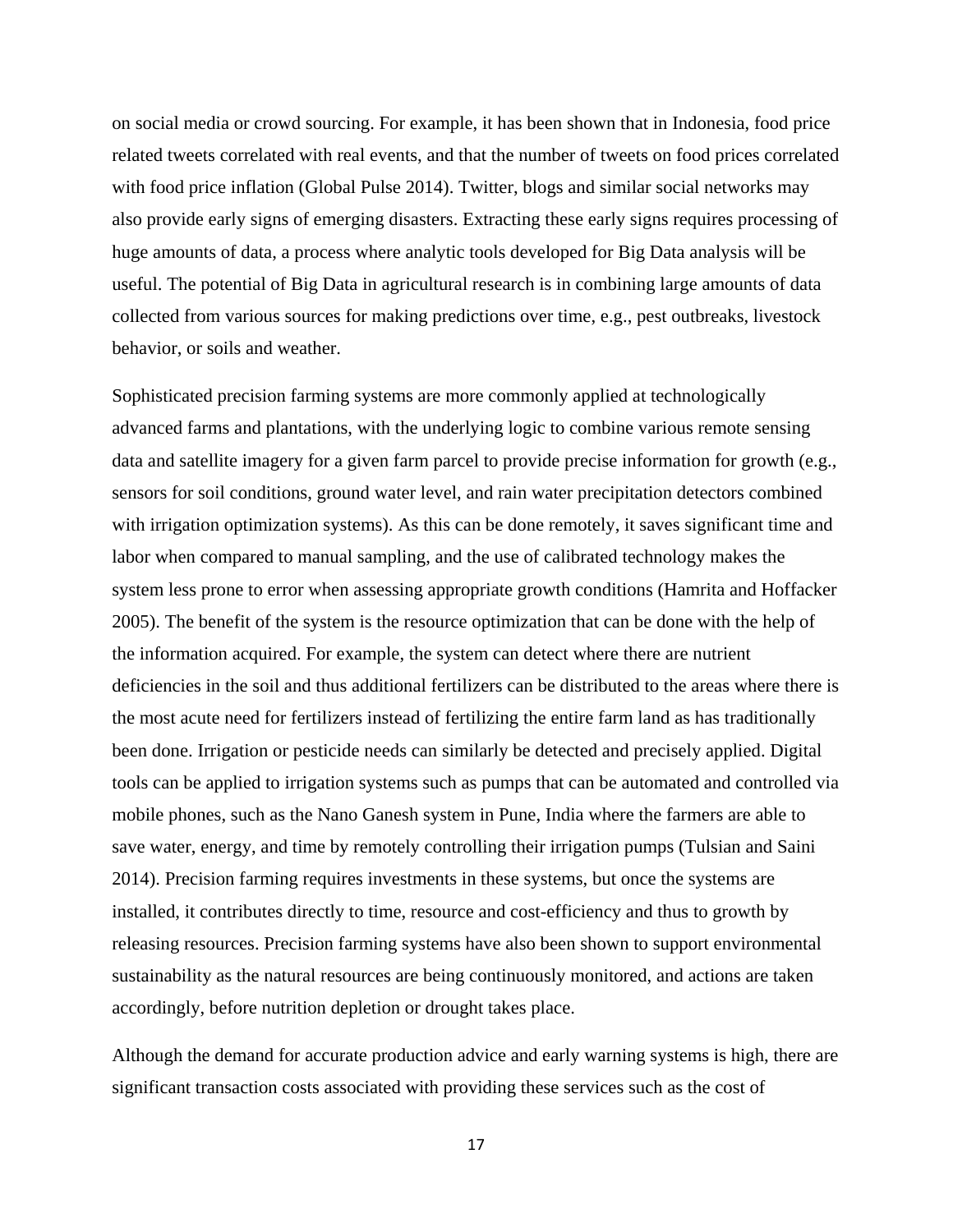developing and maintaining content as well as delivering this content on a timely basis at a large scale. These transaction costs are especially high in regions where agricultural productivity is low because low productivity is more likely to be associated with low overall economic development. In less developed regions with small-scale farm structures, poor public infrastructure, and insufficient human capital investments, there are higher transaction costs of providing relevant advice and services. As a result, low supply of agricultural advice and warning leads to a vicious cycle of inefficient production. In a more general framework, Lio and Liu (2006) investigate the impacts of information and communication technology on agricultural productivity using panel data for 81 countries during the period 1995-2000. They show gains in using low cost tools for improving the efficiency of delivering agricultural production advice, but caution that the returns from ICT in agricultural production of the richer countries are about two times higher than those of the poorer countries.

#### **5. Enabling efficient logistics**

Digital technologies also improve agricultural supply chain management. With globalized food systems, ensuring food safety has become more complex. These trends have catalyzed innovations to trace the food supply from producer to the consumer, important for developing countries that want to reach new export markets. Smallholder farms turn to cooperatives and aggregators who use digital tools to improve collection, transportation, and quality control. By opening up new specialized market opportunities, the internet improved consumer protection and farmers' livelihoods. Cunden and van Heck (2004) have argued that digital technologies have not only extended traditional market mechanisms into the electronic realm, but have also done so in areas where there are limited physical markets for buyers and sellers to gather in one place to begin with. Similarly, Site and Salucci (2006) argue that such technologies are especially useful in deep rural areas because of poor public infrastructure to facilitate rural farmers' access to local and global markets.

Transporting produce often requires coordination between producers, truckers, and, at times, warehouse owners and aggregate traders. Many producers, especially in remote and rural areas, must carry their produce themselves, often by foot, to the nearest collection point. Coordinating transportation is also important for larger traders who aggregate produce for sale in urban areas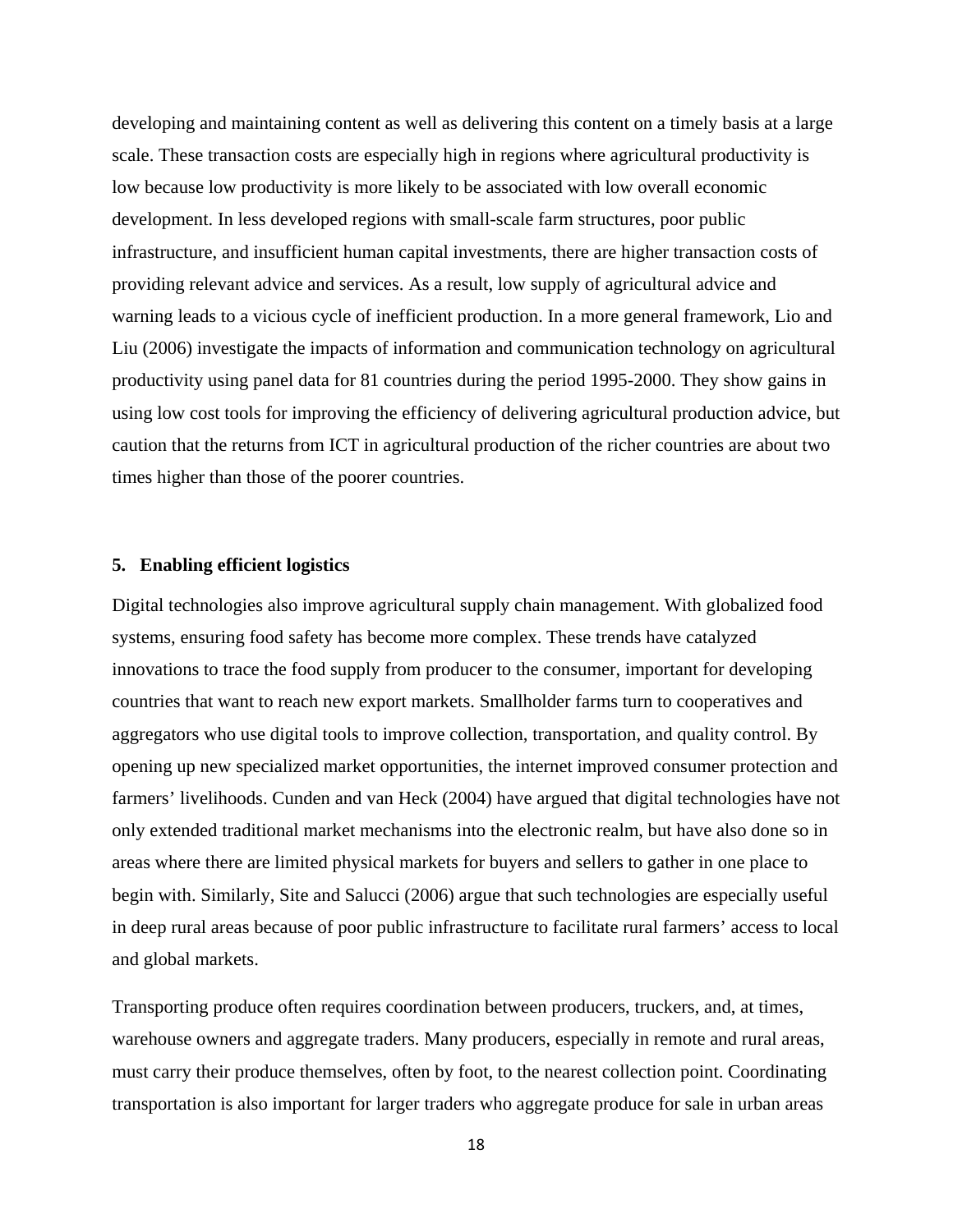or for export. Studies show an increasing reliance on mobile phones to coordinate and relay information on transport and logistics (van Rensburg, 2004). The Zambia National Farmers Union operates an SMS based service that provides information on commodity prices and transport systems and allows registered transporters to publicize their arrival and delivery times of loads and cargo. First, producers can publicize the size of their load and where it is located for pickup and transportation from village to market, second, on the way back from the market, transporters can publicize an empty truck that could potentially be used to haul products back from the market to the village, and third, a directory of transporters makes this search process for producers more efficient. Similar services are used in Morocco, where through the use of voice and SMS, farmers coordinate with local truckers to improve product transportation and reduce post-harvest losses. Some farmers have also developed a two-way trade, bringing products back from the market to sell in their own rural communities (Dixie and Jayaraman 2011). Another example is M-Farm Ltd, an agribusiness company established by a group of women developers in Kenya. Besides the staple text-based service for obtaining price information, M-Farm enables suppliers to publicize information on special offers to farmers. This format follows a global trend in deal-of-the-day websites that feature discounted offers at local retailers, such as the Groupon service in the United States.

The growing globalized and interdependent nature of food production and distribution, combined with raised awareness of food-borne diseases, has shed light on the need to ensure food safety in the global food supply chain. These trends have catalyzed effective technological innovation to trace products from farm gate to market (Karippacheril, Rios, and Srivastava 2011). Traceability is becoming increasingly relevant to developing countries that want to reach or expand into new export markets. Smallholder farms, which often lack resources to keep up with the strict and changing food safety standards on their own, are now increasingly turning to cooperatives and aggregators who are leveraging ICTs to improve traceability. Radio frequency identification (RFID) chips are emerging as a promising solution for traceability. Placed on a crate of apples or in the ear of a cow, the chip can collect data such as motion, temperature, spoilage, density, light, and other environmental variables through an interface with wireless sensor networks. Traceability systems for bulk products have been implemented in developing countries, even among small-scale farmers. Representing more than 500,000 smallholders, the National Coffee Growers association in Colombia has leveraged RFID technology to improve traceability and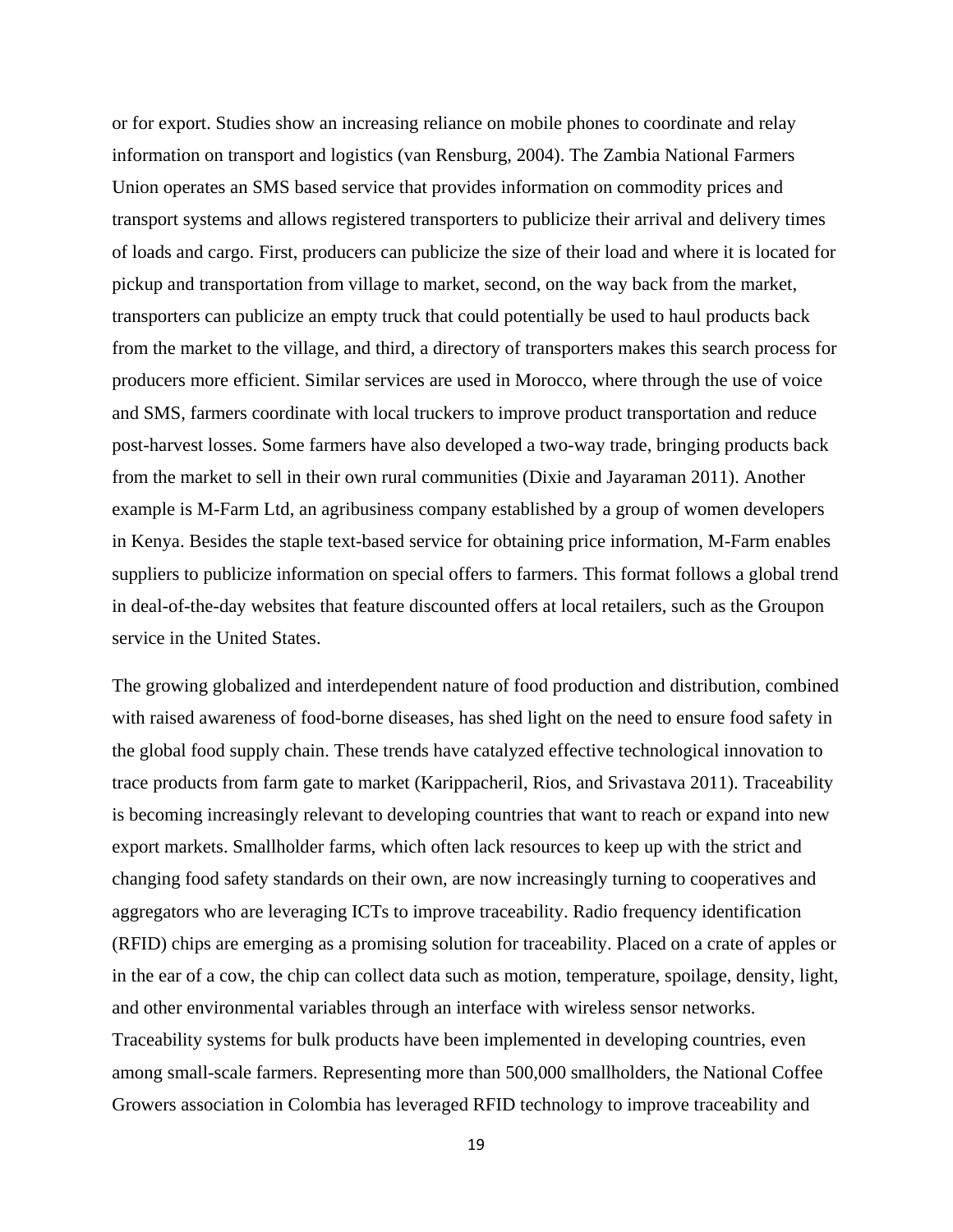recordkeeping on coffee quality standards. At a cost of \$0.25 a tag, encased wear-resistant tags with unique farm identification numbers are distributed to farmers. These tags are read at each step to market, thus helping to maintain the stringent standards required for high-value specialty coffee.

RFID chips are also commonly used to trace animal movements, enabling the monitoring of animals from birth to the supermarket shelf. The Namibian Livestock Identification and Traceability System (NamLITS), implemented in 2005, focuses on nurturing livestock production for export markets. More than 85 percent of agricultural land in Namibia is used to raise livestock, and beef production constitutes 87 percent of agricultural revenue (Cabrera et al. 2010). The objective of NamLITS is to implement a traceability system to help in the control, risk management, and eradication of bovine diseases such as foot-and-mouth disease. The use of RFIDs to replace traditional paper-based recording, has increased the accuracy of the data and the speed with which it is disseminated. It has also contributed to a more vigorous market: the Namibian livestock market increased by approximately \$83 million in 2010 (World Bank 2012). Similar approaches have been taken in other countries and other agricultural sectors.<sup>4</sup>

Meanwhile, financial innovations such as M-Pesa, $<sup>5</sup>$  have had a significant impact on the ability</sup> of households to spread risk, and have been instrumental in allowing the transfer of purchasing power through a simple SMS-based technology. This has dramatically reduced the cost of sending money across large distances (Mbiti and Weil 2015). Families and other social networks in Kenya, for instance, are dispersed over large distances, due to internal migration, motivated by employment and other opportunities. Lowering transaction costs has important impacts on the size and frequency of domestic remittances and hence the ability to smooth risk. The predominant use of mobile money has been, and continues to be, person to person remittances.

<sup>4</sup> For example, Mali is a landlocked country with 80 percent of employment in subsistence agriculture and fishing. In the 1990s the government identified mangoes as having potential for diversifying the country's exports. It faced a number of challenges including meeting increasingly stringent criteria regarding the origin of products, the way they are grown, the fertilizers and pesticides used, and packaging. With the support of donors and NGOs, Fruit et Legumes du Mali (Fruilema), an association representing 790 small producers and five exporters, launched a web and mobile enabled platform through which buyers can track and monitor their mangoes (Annerose 2010). The consumer can type the number shown on a tag attached to the fruit into a website to get the exact details of where the mango came from, its producer, and the methods used to cultivate the mango. To leverage the mobile phone platform, Fruilema partnered with a Senegalese mobile operator, Manobi, to pay farmers an additional 9 cents a pound when they entered data on their produce on the Manobi website.

 $5$  M-Pesa (M for mobile, pesa is Swahili for money) is a mobile phone-based money transfer, financing and microfinancing service, launched in 2007 by Safaricom and Vodacom, in Kenya and Tanzania, and has since spread to many parts of the world. M-Pesa allows users to deposit, withdraw, transfer money and pay for goods and services easily with a mobile device.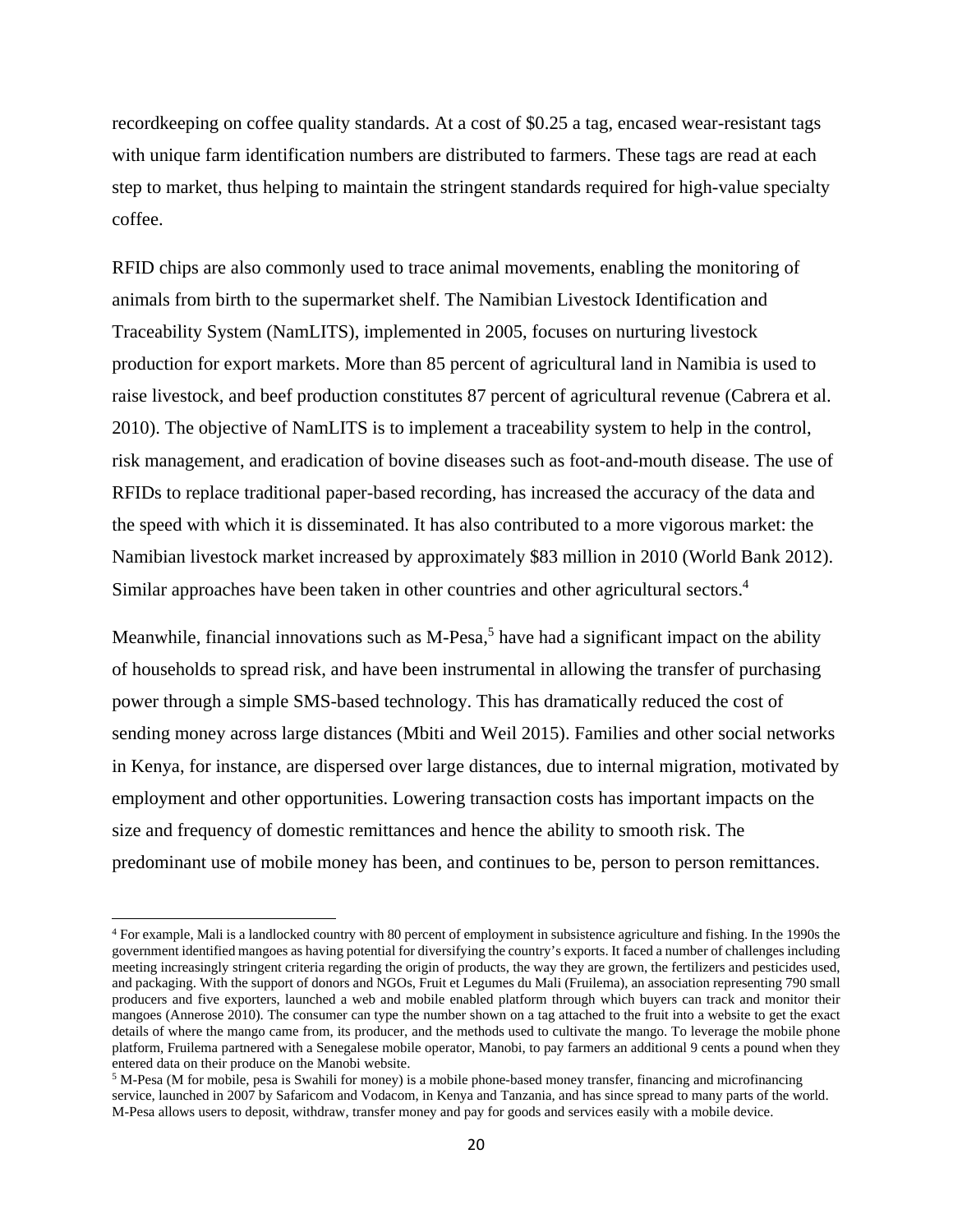Before the technology was available, most households delivered remittances by hand or informally through friends or bus drivers. This process was expensive, fraught with delays, and involved substantial losses due to theft. Now, all households need to do is send an SMS. Not only are the actual monetary costs of the transfers lower, but the safety and certainty of the process has meant substantial reductions in the cost of sending and receiving money. Four years after its launch, M-Pesa had been adopted by nearly 70 percent of Kenya's adult population and three-quarters of Kenyan households have at least one user. The fast adoption of M-PESA would not have been possible without the creation of a dense network of agents, small business outlets that convert cash to e-money and vice versa for customers; as well as the rapid expansion of mobile phone networks in Kenya (Jack and Suri 2014).

Effective logistics is critical for producers, retailers, as well as consumers for collection, aggregation, and delivery. Various field studies show that in many places digital technologies are quietly transforming how rural logistics function (World Bank 2011). The resulting improvement in logistics can be seen through lower transaction costs, improved profits, and less wastage. By giving people the ability to replace distance with "space-shrinking technology," digital tools enable market agents to better coordinate product supply and demand, strengthen existing trade networks, facilitate the assembly of products to reach a critical mass, and enable products to be delivered cost-effectively to new markets. Despite these positive impacts, complementary factors such as limited access to transportation infrastructure and insufficient financial services can still limit the gains of supply-chain efficiency.

#### **6. Conclusion**

As mobile phones and, to a lesser degree, the internet have reached rural areas in developing countries, a number of studies have shown encouraging impacts on overall returns received by rural producers. But there is also evidence that these innovations often fail to scale-up and achieve wider acceptance. Access to information and the ability to communicate are only two of many constraints farmers face. Others include market fragmentation (even though market consolidation will, over time, enhance growth prospects). Another reason could be the lack of financially sustainable business models that will attract private sector investments in providing innovative solutions for small scale agriculture. There is clearly high potential for the internet and related technologies to improve rural economies, but several lessons need to be kept in mind.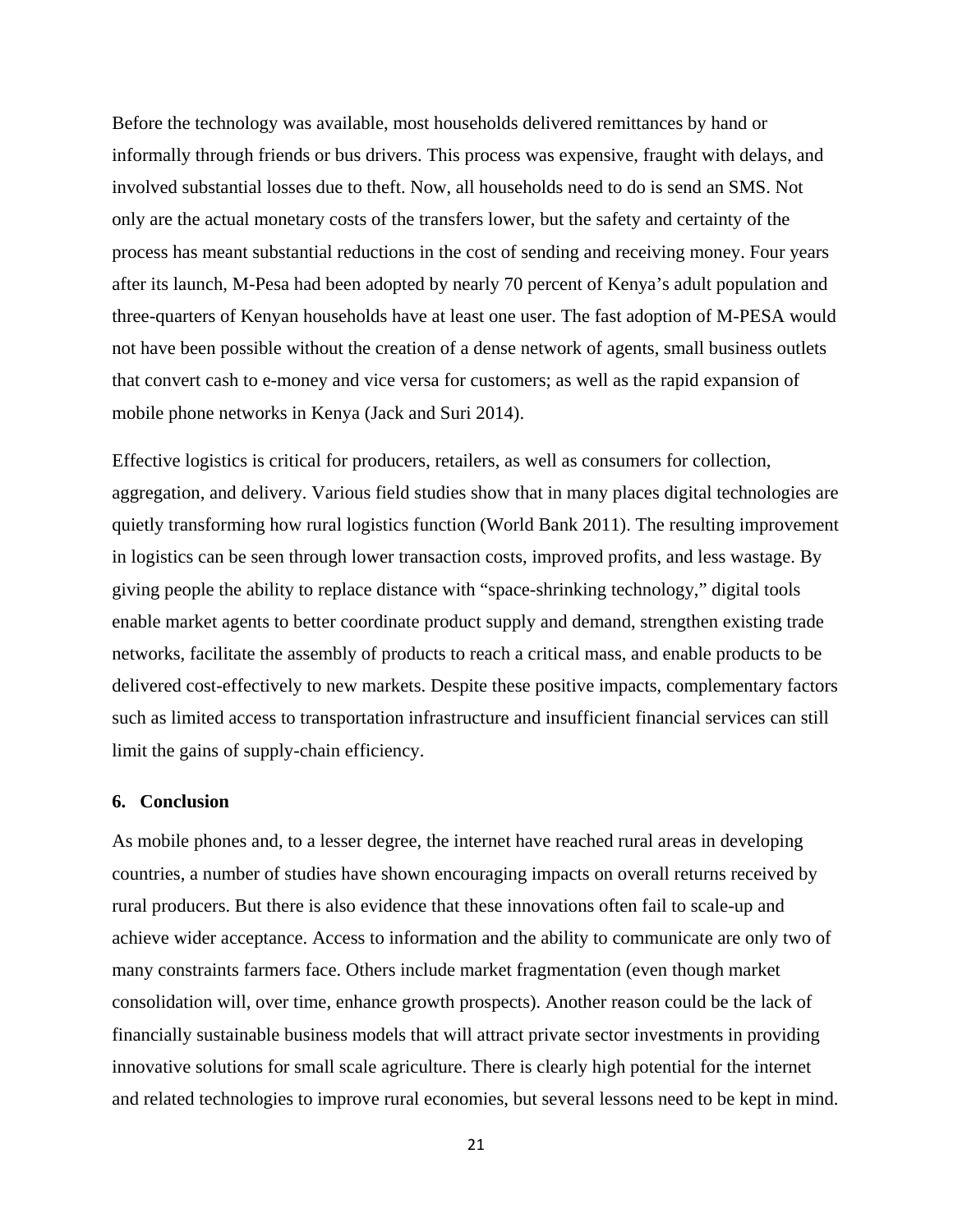First, while agriculture continues to become more knowledge intensive and high tech, the demand for more precise and timely information rises rapidly. Some of the world's newest industries have started to put money and talent into farming—the world's oldest industry. Digital soil maps, remote sensing, and GPS guidance are critical tools for modern farmers. Big data for precision agriculture increases yields and efficiency. These high tech tools mostly benefit big farms that can make large investments in technology. Smaller farms will often not have the capital to keep up. This may change as information access and delivery continue to become cheaper. But even in the short term there are innovative ways in which smallholder farmers with limited human and financial capital investments use digital technologies such as basic mobile phones and increasingly the internet to maximize returns.

For this to have a widespread impact in rural areas of developing countries requires the closing of the remaining digital divide. While mobile phones have spread quickly even in low-income countries and among poorer population groups, access is by no means universal. And internet access remains very low in many countries. For example, the digital divide is large between and within 12 countries in Sub-Saharan Africa for which reliable data are available (Table 2 and Table 3). Mobile phone access is as high as 84 percent in South Africa, and as low as 18 percent in Ethiopia. Internet access is 34 and 3 percent, respectively, in the same two countries. Access is significantly lower in rural versus urban areas. Residents of rural areas in Ethiopia are only about one-fifth as likely to have access to a mobile phone as urban residents. On average, these disparities are as high as those between the bottom 40 percent and the upper 60 percent of the income distribution, and much greater than those between women and men, or between the old and the young.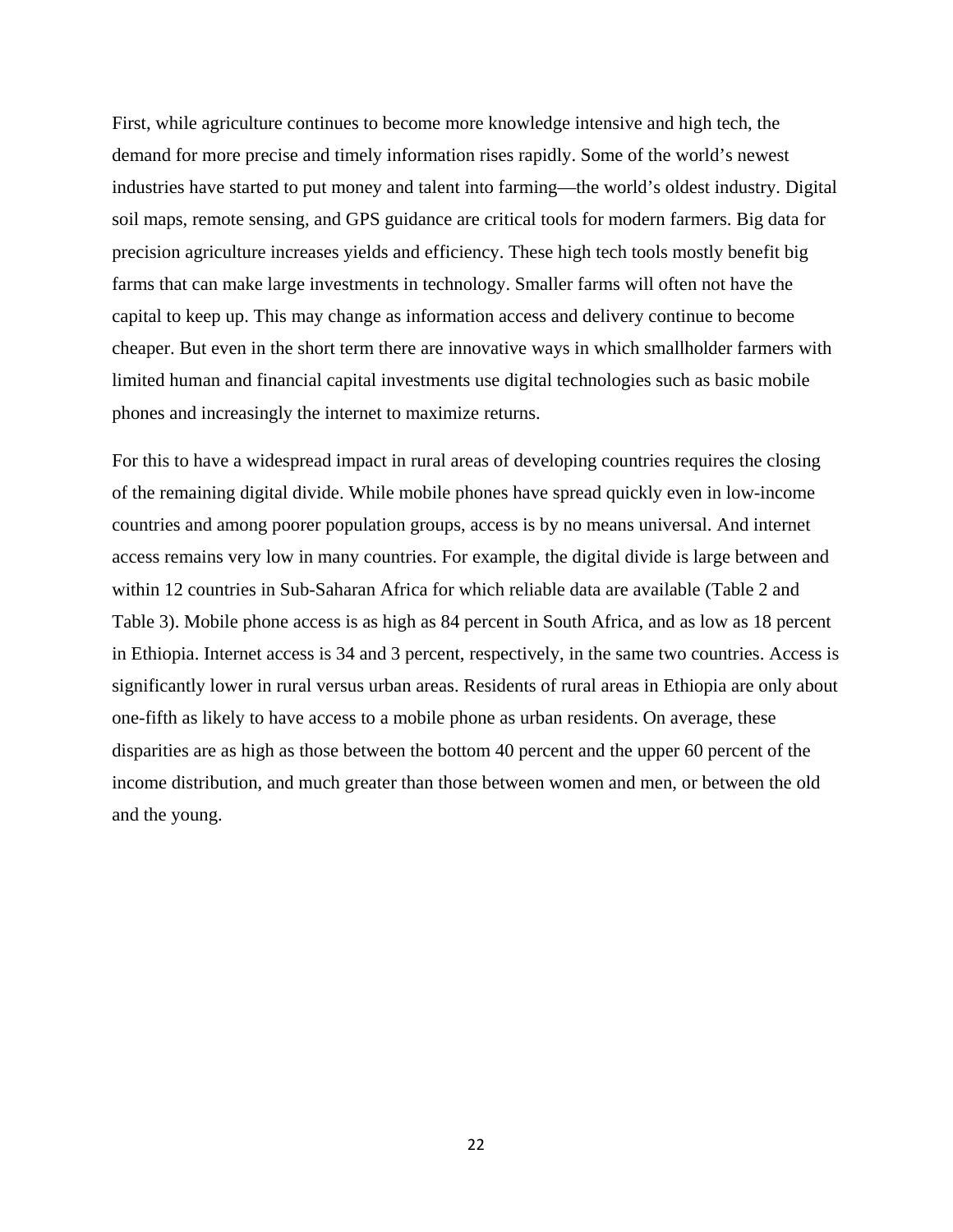| Table 2: Individuals with mobile phone access, 2014 |  |
|-----------------------------------------------------|--|
|-----------------------------------------------------|--|

|                 | All       | Ratio            | Ratio            | Ratio       | Ratio               |
|-----------------|-----------|------------------|------------------|-------------|---------------------|
|                 | (percent) | rural $\sqrt{ }$ | women $\sqrt{ }$ | age $45+$ / | bottom $40/$        |
|                 |           | urban            | men              | 15-24       | upper <sub>60</sub> |
| South Africa    | 84.2      | 0.94             | 0.96             | 1.04        | 0.89                |
| <b>Botswana</b> | 80.0      | 0.80             | 1.09             | 0.86        | 0.76                |
| Kenya           | 74.0      | 1.01             | 0.81             | 1.09        | 0.73                |
| Nigeria         | 66.4      | 0.86             | 0.72             | 0.87        | 0.74                |
| Ghana           | 59.5      | 0.61             | 0.95             | 1.09        | 0.60                |
| Namibia         | 56.1      | 0.60             | 1.04             | 0.85        | 0.57                |
| Uganda          | 46.7      | 0.78             | 0.61             | 1.40        | 0.65                |
| Cameroon        | 44.5      | 0.31             | 1.02             | 0.92        | 0.53                |
| Mozambique      | 42.5      | 0.44             | 0.99             | 0.77        | 0.49                |
| Tanzania        | 35.8      | 0.46             | 0.74             | 1.31        | 0.49                |
| Rwanda          | 24.4      | 0.38             | 0.77             | 0.52        | 0.36                |
| Ethiopia        | 18.3      | 0.22             | 0.42             | 0.79        | 0.27                |

Source: Gallup World Poll (various years). See World Bank (2016). Ratios refer to percentages, e.g., percent rural / percent urban.

#### **Table 3: Individuals with internet access, 2014**

|                 | All<br>(percent) | Ratio<br>rural $\sqrt{ }$<br>urban | Ratio<br>women /<br>men | Ratio<br>age $45+$ /<br>$15 - 24$ | Ratio<br>bottom $40/$<br>upper <sub>60</sub> |
|-----------------|------------------|------------------------------------|-------------------------|-----------------------------------|----------------------------------------------|
| South Africa    | 34.1             | 0.52                               | 0.70                    | 0.32                              | 0.74                                         |
| <b>Botswana</b> | 29.0             | 0.55                               | 0.81                    | 0.23                              | 0.51                                         |
| Kenya           | 26.3             | 1.02                               | 0.57                    | 0.54                              | 0.46                                         |
| Nigeria         | 18.4             | 0.69                               | 0.59                    | 0.23                              | 0.40                                         |
| Namibia         | 16.2             | 0.15                               | 0.76                    | 0.37                              | 0.32                                         |
| Cameroon        | 14.1             | 0.11                               | 1.09                    | 0.48                              | 0.48                                         |
| Ghana           | 12.7             | 0.61                               | 0.48                    | 0.44                              | 0.29                                         |
| Mozambique      | 11.1             | 0.13                               | 0.74                    | 0.27                              | 0.24                                         |
| Uganda          | 7.9              | 0.38                               | 0.26                    | 1.92                              | 0.28                                         |
| Rwanda          | 6.0              | 0.24                               | 0.76                    | 0.58                              | 0.15                                         |
| Tanzania        | 3.5              | 0.20                               | 1.04                    | 0.60                              | 0.22                                         |
| Ethiopia        | 2.7              | 0.14                               | 0.28                    | 0.54                              | 0.23                                         |

Source: Research ICT Africa surveys (various years). See World Bank (2016). Ratios refer to percentages, e.g., percent rural / percent urban.

Second, studies reviewed in this paper suggest that basic price and market information systems can improve efficiency and welfare. The evidence, though strong, is still limited to certain countries and in certain contexts. A number of recent studies have cast doubt on the overall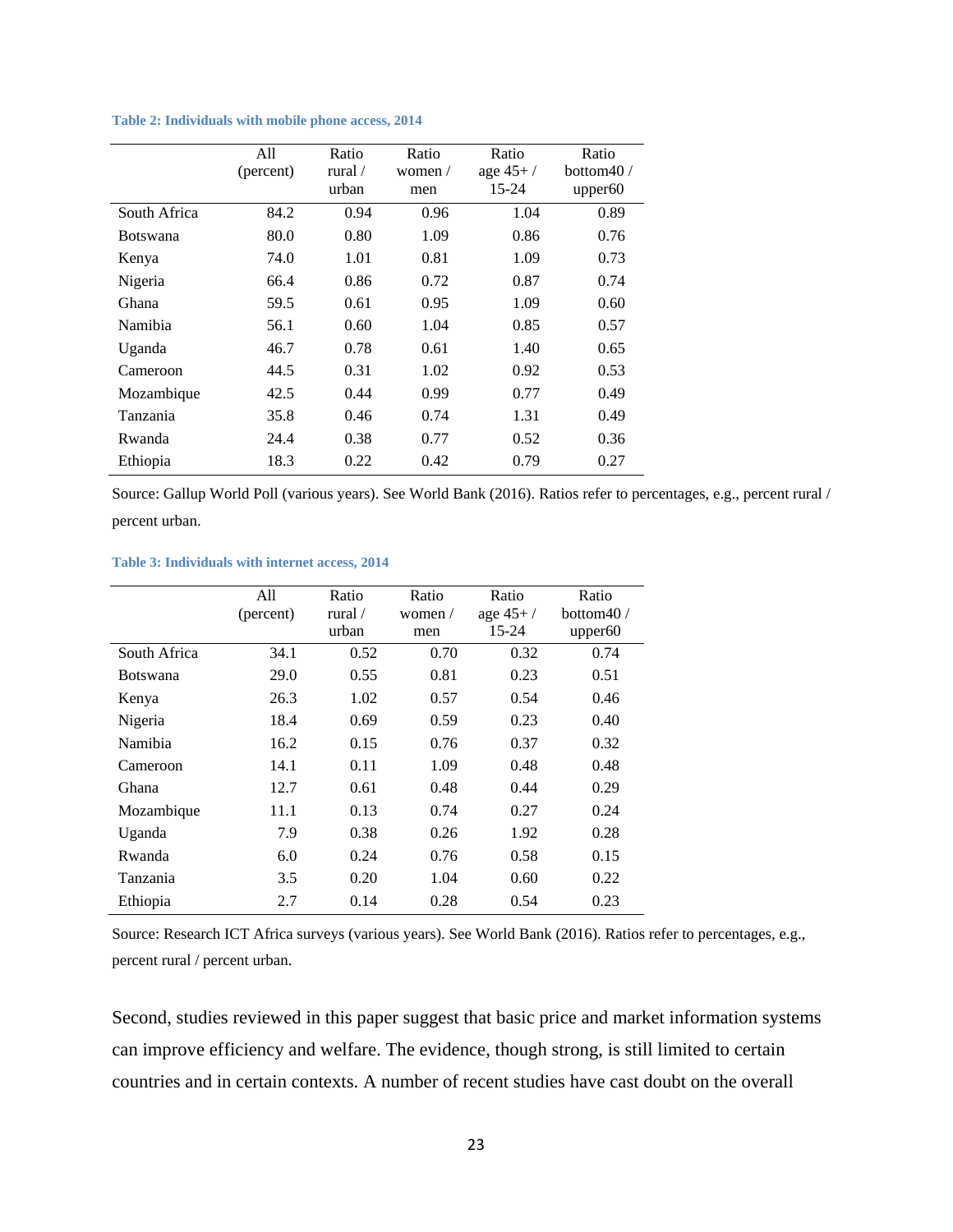novelty of information provided to the farmer with modern tools and the degree of competition in many markets. One explanation of weak effects is low take-up of fee-based price information services (Futch and Mcintosh 2009, Mitra et al 2015). But even when farmers are seemingly better informed, they may not necessarily be able to act on that information because of inaccessibility of alternative markets and the complex interlinked relationships between buyers and sellers in poor developing economies. Rather than assuming that an ICT approach will always be cost-effective and yield a better outcome, a more nuanced understanding of the underlying institutional environment and constraints is warranted.

An important insight, building on the work of Paul Romer, David Autor and others (see World Bank 2016, Ch.5), is that usually only some part of a task or service can be automated using technology while the remaining part requires non-routine skills such as discretion or complex problem solving that cannot be done by machines. A better understanding of the interplay of what is automatable and what is not could help better explain why some technologies (such as mobile money) take off, while others seem to underperform expectations. Such insights could also help design better interventions that leverage technology for rural development.

Third, technology-enabled interventions are no panacea in themselves, and need to be backed by complementary investments in physical infrastructure, electricity, literacy, and so on (Toyama 2015). The versatility and near-constant innovation that characterize digital technologies can sometimes be a distraction that can cause interventions to focus more on the technology than on the demands and priorities of the intended beneficiaries and the tradeoffs imposed by resourceconstrained environments.

Finally, ICT policies and the broader regulatory environment in a country have to be discussed jointly. Whereas the expansion of mobile phone access has been rapid and commercially selfsustaining even among many of the poor, the same is not true of the internet. In the long run, the internet can have an even greater impact on rural growth and much depends on finding sustainable business models to encourage its spread in the poorest parts of the world.

### **References**

Aker J. 2010. Information from Markets Near and Far: Mobile Phones and Agricultural Markets in Niger. *American Economic Journal: Applied Economics*. 2(3): 46-59.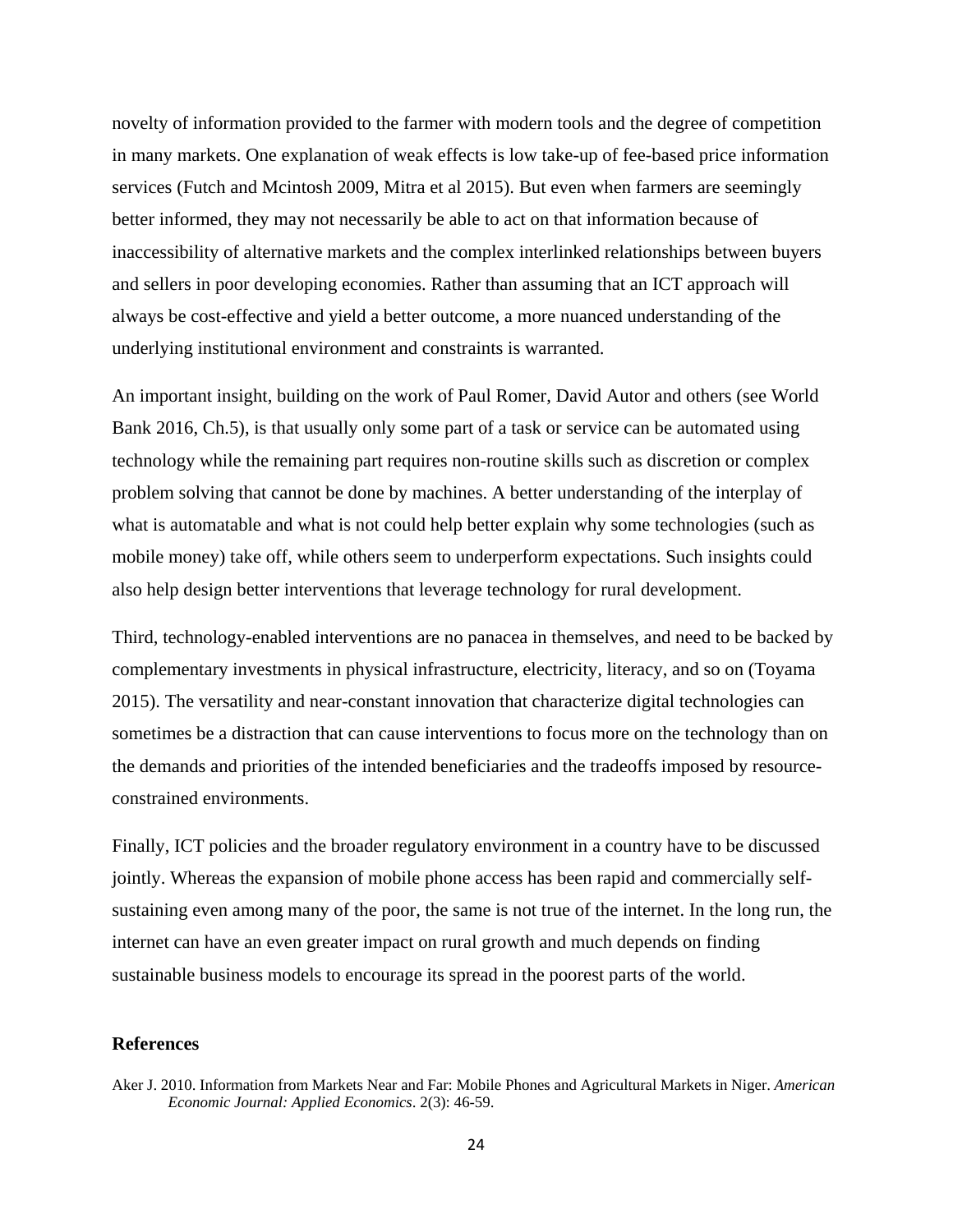- Aker J. 2011. Dial "A" for Agriculture: Using ICTs for Agricultural Extension in Developing Countries. *Agricultural Economics*. 42(6):631-47.
- Aker, J. and Fafchamps, M. 2015. Mobile phone coverage and producer markets: Evidence from West Africa. *World Bank Economic Review* 29 (2), 262-292.
- Akerlof, G. (1970). The Market for 'Lemons': Quality Uncertainty and the Market Mechanism. Quarterly Journal of Economics, 84 (3): 488–500
- Al-Hassan, R., Egyir, I. and Abakah, J. 2013. "Farm household level impacts of information communication technology (ICT)-based agricultural market information in Ghana." *Journal of Development and Agricultural Economics* 5.4: 161-167.
- Allan, Douglas W. 1999. Transaction costs. In *Encyclopedia of Law and Economics* (eds B. Bouckaert and G. De Geest), Edward Elgar Publishing, Aldershot, 893-926.
- Anderson, J. and Feder G. 2007. Agricultural Extension. In *Handbook of Agricultural Economics*, *Volume 3,* ed. R. Evenson, P. Pingali, 44: 2344-2367. Elsevier Science.
- Annerose, D. 2010. "Manobi: ICT for Social and Economic Development," Presentation to the World Bank, Washington DC, August 12.
- ATA 2015, Annual Report, Agricultural Transformation Agency, Addis Ababa, www.ata.gov.et.
- Autor, D. H. 2015. Why are there still so many jobs? The history and future of workplace automation. *Journal of Economic Perspectives*, 29, 3:3-30.
- Bardhan, P. 1989. The new institutional economics and development theory: a brief critical assessment. *World Development*, 17(9), 1389-1395.
- Bardhan, P., and Mookherjee, D. 2011. Political clientelism and capture: theory and evidence from West Bengal. University of Berkeley, mimeo.
- Banerjee, A. and Munshi, K., 2004. How efficiently is capital allocated? Evidence from the knitted garment industry in Tirupur. *The Review of Economic Studies*, *71*(1), pp.19-42.
- Besley, T. and Burgess, R., 2000. Land reform, poverty reduction, and growth: Evidence from India. *Quarterly Journal of Economics*, pp.389-430.
- Beuermann, D., McKelvey C., Vakis R. 2012. Mobile Phones and Economic Development in Rural Peru. *Journal of Development Studies*. 48(11): 1-12.
- Cabrera, R., Cochran, M., Dangelmayr, L. and D'Aguilar, G., 2010. African capacity building for meat exports: Lessons from the Namibian and Botswanan beef industries. *Currents: International Trade LJ*, 19, 55.
- Ceccato, P., Fernandes, K., Ruiz, D. and Allis, E. 2014. Climate and environmental monitoring for decision making, *Earth Perspectives*, 1:16, December
- Coase, R.H. 1937. The Nature of the Firm. *Economica* 4 (16): 386–405.
- Cole S, Fernando A. 2012. *The Value of Advice: Evidence from Mobile Phone-Based Agricultural Extension*. Working Paper 13-047, Harvard Business School, Harvard University.
- Conley T., Udry, C. 2010. Learning about a new technology: Pineapple in Ghana. *American Economic Review.*  100(1): 35–69.
- Cunden, M., Van Heck, E., 2004. Bargaining Power and Information Technology in African–European Business Relationships:: Case of the Dutch Flower Auctions. *European Management Journal*, *22*(5), pp.573-587.
- Davis, K., Sulaiman, R. 2014. "The New Extensionist: Roles and Capacities to Strengthen Extension and Advisory Services," *Journal of International Agricultural and Extension Education*, Vol. 21(3):341-355.
- Dixie, G., Jayaraman, N., 2011. Strengthening agricultural marketing with ICT. The World Bank/InfoDev'ARD, ICT in agriculture: connecting smallholders to knowledge, networks, and institutions. Module 9, pp.205- 237.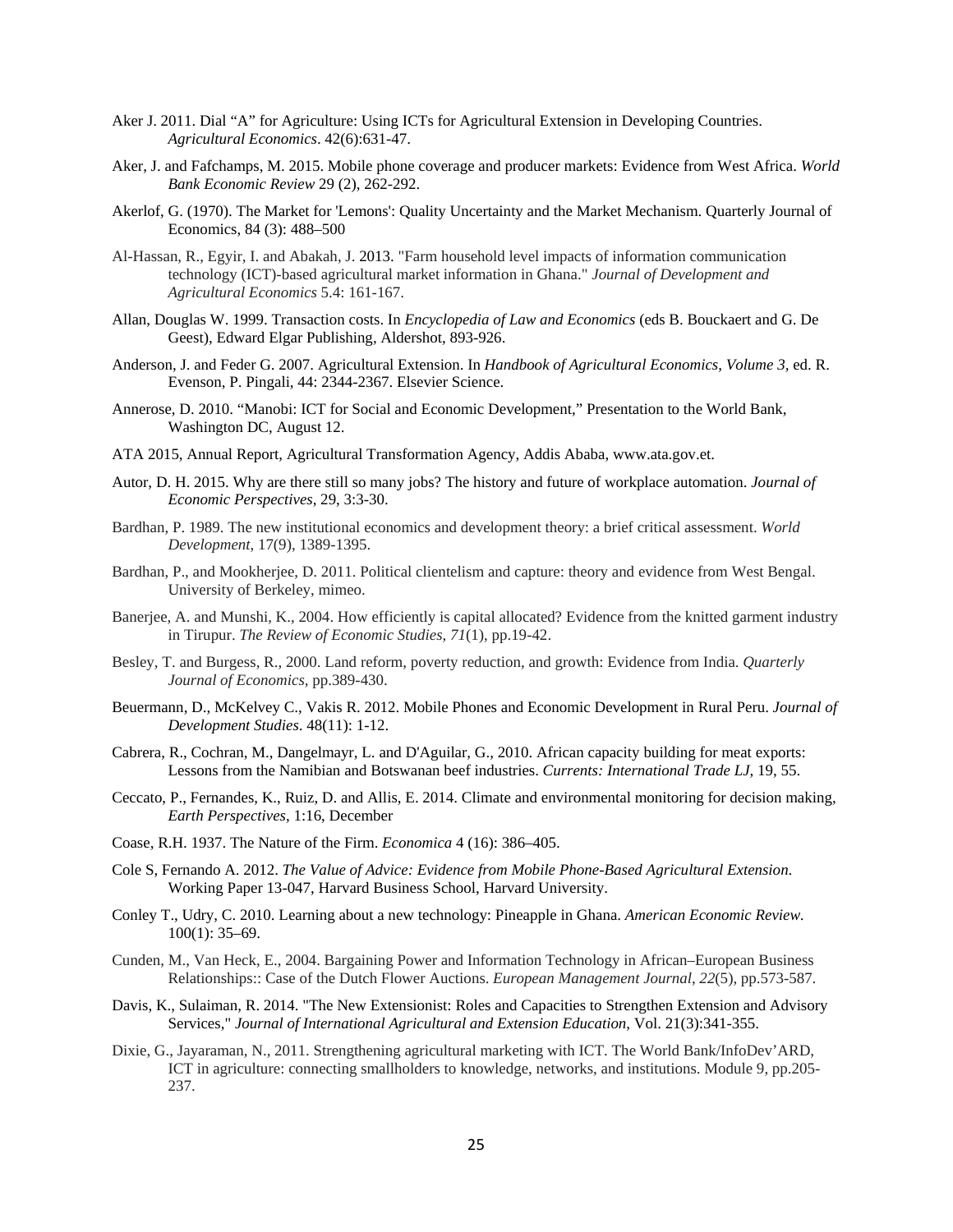- Duflo, E., Kremer, M., Robinson, J. 2008. "How High Are Rates of Return to Fertilizer? Evidence from Field Experiments in Kenya." *American Economic Review*, 98(2): 482-88.
- Ellison, G., Fisher Ellison, S. 2005. Lessons about Markets from the Internet. *Journal of Economic Perspectives*, 19 (2): 139–58.
- Fafchamps, M., Minten, B. 2012. Impact of SMS-Based Agricultural Information on Indian Farmers, *World Bank Economic Review*, 26(3), 383-414.
- Foster, A., Rosenzweig M. 1995. Learning by doing and learning from others: Human capital and technical change in agriculture. *Journal of Political Economy*. 103(6): 1176–209.
- Futch M.D., McIntosh C.T. 2009. Tracking the Introduction of the Village Phone Product in Rwanda. *Information Techology and International Development*. 5(3): 54-81.
- Gandhi, R, Veeraraghavan R, Toyama K, Ramprasad V. 2009. "Digital Green: Participatory Video and Mediated Instruction for Agricultural Extension." *Information Technologies & International Development,* Volume 5, Number 1, pages, 1–15.
- Greenstein, S., A. Goldfarb, Tucker, C. 2013, eds., *Economics of Digitization*, Edward Elgar, Northampton MA.
- Global Pulse 2014. Mining Indonesian tweets to understand food price crises. Methods paper. Accessed 7.8.2014 at http://www.slideshare.net/unglobalpulse/global-pulse-mining-indonesian-tweetsfoodpricecrises-copy
- Goyal, A. 2010. Information, Direct Access to Farmers and Rural Market Performance in Central India. *American Economic Journal: Applied Economics* 2(3): 22-45.
- Grossman, J., Tarazi, M.. 2014. Serving smallholder farmers: Recent developments in digital finance. Washington, DC: CGAP (Consultative Group to Assist the Poorest).
- Gruber H., Koutroumpis, P. 2011. Mobile Telecommunications and the Impact on Economic Development. *Econ. Pol*. 26(67): 387-426.
- Hamrita, T.K., Hoffacker, E.C., 2005. Development of a "smart" wireless soil monitoring sensor prototype using RFID technology. *Applied Engineering in Agriculture*, 21(1), pp.139-143.
- Ilahiane, H., Sherry, J.W., 2012. The problematics of the "Bottom of the Pyramid" approach to international development: the case of micro-entrepreneurs' use of mobile phones in Morocco. *Information Technologies & International Development*, 8(1), 2-13.
- Lokanathan, S., De Silva, H., 2010. Leveraging mobile 2.0 in India for agricultural market access. *Available at SSRN 1618193*.
- Lio, M., Liu, M.C., 2006. ICT and agricultural productivity: evidence from cross‐country data. *Agricultural Economics*, 34(3), pp.221-228.
- Helpman, E. 1988. *General Purpose Technologies and Economic Growth*. Cambridge, MA: The Massachusetts Institute of Technology.
- Jack W, Suri T. 2014. *"Risk Sharing and Transaction Costs: Evidence from Kenya's Mobile Money Revolution, American Economic Review,* 104(1), 183-223*.*
- Jensen R. 2007. The Digital Provide: Information (Technology), Market Performance, and Welfare in the South Indian Fisheries Sector. *Quarterly Journal of Economics* 122(3): 879-924.
- Karippacheril, T.G., Rios, L.D., Srivastava, L., 2011. Global markets, global challenges: Improving food safety and traceability while empowering smallholders through ICT. *ICT in Agriculture Sourcebook*.
- Labonne J., Chase, R. 2009. *The Power of Information: The Impact of Mobile Phones on Farmers' Welfare in the Philippines*. Policy Research Working Paper 4996, World Bank.
- Levin, Jonathan D. 2011. The Economics of Internet Markets. Working Paper 16852, National Bureau of Economic Research, Cambridge, MA.
- MacKie-Mason, J.K., Varian, V. 1994. Some economics of the internet, Tenth Michigan Public Utility Conference at Western Michigan University March 25–27, 1993.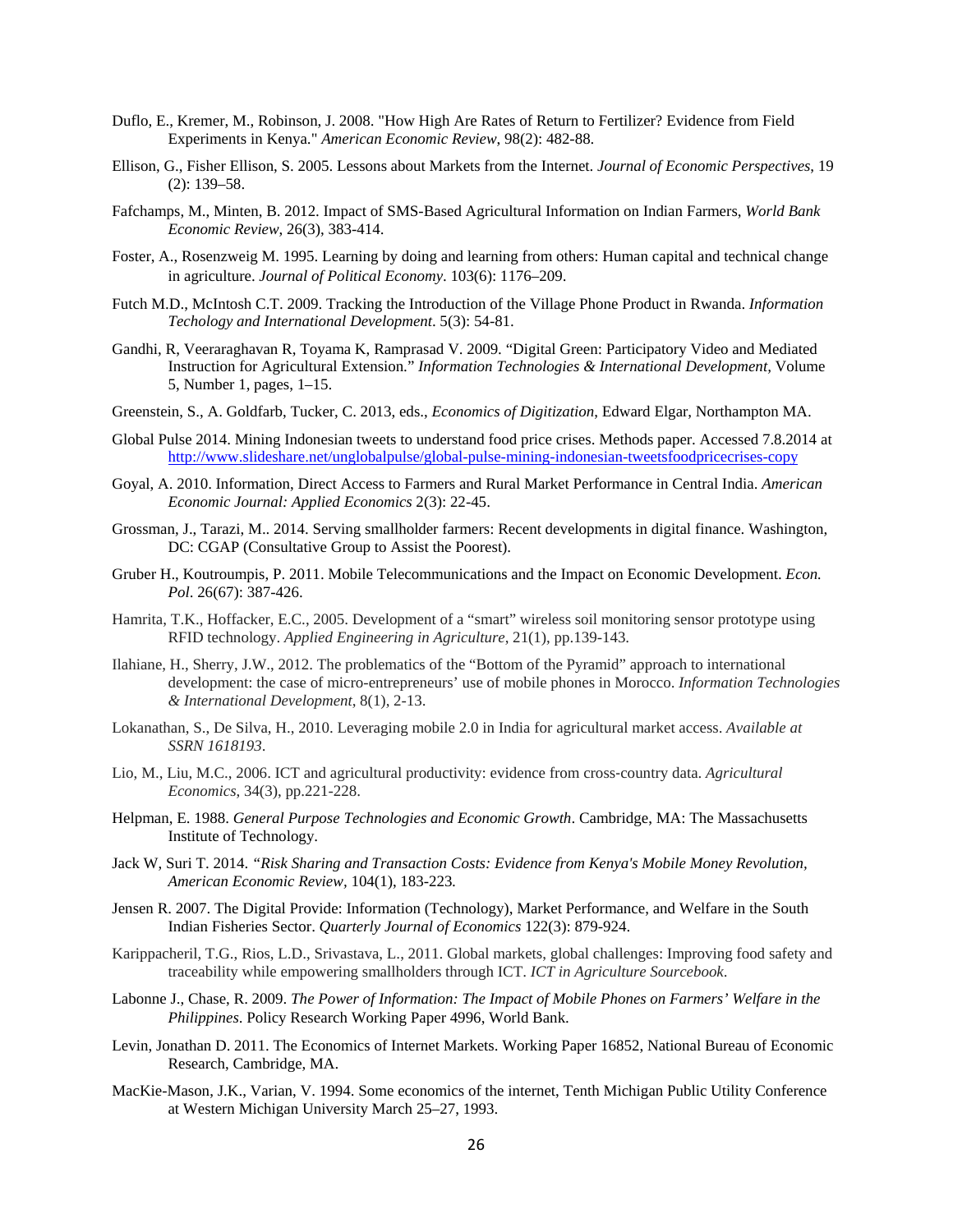- Mbiti, I., Weil, D. 2015. Mobile Banking: The Impact of M-Pesa in Kenya, NBER Chapters, in: African Successes: Modernization and Development, Volume 3 National Bureau of Economic Research, Inc.
- Merel P., Sexton R., Suzuki A. 2009. Optimal Investment in Transportation Infrastructure when Middlemen have Market Power: A Developing Country Analysis. *American Journal of Agricultural Econonomics.* 91(2): 462-476.
- Mitchell, T. 2014. Is Knowledge Power? Competition and Information in Agricultural Markets, The Institute for International Integration Studies Discussion Paper Series iiisdp456, IIIS.
- Mitra, S, Mookherjee, D, Torero, M, Visaria, S. 2015. Asymmetric Information and Middleman Margins: An Experiment with Indian Potato Farmers. HKUST IEMS Working Paper Series 2015-29, HKUST Institute for Emerging Market Studies.
- Molony, T. 2008. Running out of Credit: The Limitations of Mobile Telephony in a Tanzanian Agricultural Marketing System. *J. Modern African Studies*. 46(4), 637-658.
- Muto M., Yamano, T.2009. The Impact of Mobile Phone Coverage Expansion on Market Participation: Panel Data Evidence from Uganda. *World Development* 37(12), 1887-1896.
- Nakasone, E., Torero, M., Minten, B.. 2014. The power of information: The ICT revolution in agricultural development. *Annual Review of Resource Economics* 6, 533-550.
- Nyarko Y, Hildebrandt N, Romagnoli G, Soldani E. 2013. *Market Information Systems for Rural Farmers Evaluation of Esoko MIS – Year 1 Results.* New York University, Draft.
- Ogutu, S.O., Okello, J.J., Otieno, D.J., 2014. Impact of information and communication technology-based market information services on smallholder farm input use and productivity: The case of Kenya. *World Development*, 64, 311-321.
- Oliver, Y., Robertson, M., Wong, M. 2010. Integrating farmer knowledge, precision agriculture tools, and crop simulation modelling to evaluate management options for poor-performing patches in cropping fields, *European Journal of Agronomy*, 32(1), 40–50.
- Reardon T., Chen K., Minten B., Adriano, L. 2012. *The Quiet Revolution in Staple Food Value Chains. Enter the Dragon, the Elephant, and the Tiger.* Mandaluyong City, Philippines: Asian Development Bank (ADB); International Food Policy Research Institute (IFPRI).
- Rivera, W., Qamar, M.,Van Crowder, L., 2001. Agricultural and rural extension worldwide: Options for institutional reform in the developing countries, mimeo, Rome, FAO.
- Rochet, J-C., Tirole, J.. 2003. Platform Competition in Two-Sided Markets. *Journal of the European Economic Association*, 1 (4): 990–1029.
- Site, D. P., Salucci, M. V. 2006. Third Annual Thematic Research Summary Rural Transport. The Transport Research Knowledge Centre, European Commission.
- Suri, T. 2011. "Selection and Comparative Advantage in Technology Adoption." Econometrica, 79(1): 159-209.
- Svenson, J, Yanagizawa, D. 2009. Getting the Prices Right: The Impact of Market Information Service in Uganda. *J. European Econ. Assoc*. 7(2): 435-445.
- Tadesse, G., Bahiigwa. G. 2015. Mobile phones and farmers' marketing decisions in Ethiopia. World Development 68, 296-307.
- Toyama, K. 2015. *Geek heresy: Rescuing social change from the cult of technology*, Public Affairs, New York.
- Tulsian, M., Saini, N. 2014. "Market–driven innovations in rural marketing in India." International Journal of Scientific & Engineering Research 5.5: 1439-45.
- van Rensburg, J. 2004. The Infopreneur Concept Document and the Supportive Role of ICTs: Council for Scientific and Industrial Research (CSIR), Pretoria.
- Varian, H.R. 2002., A New Economy With No New Economics, New York Times, January 17, 2002, http://www.nytimes.com/2002/01/17/business/17SCEN.html .